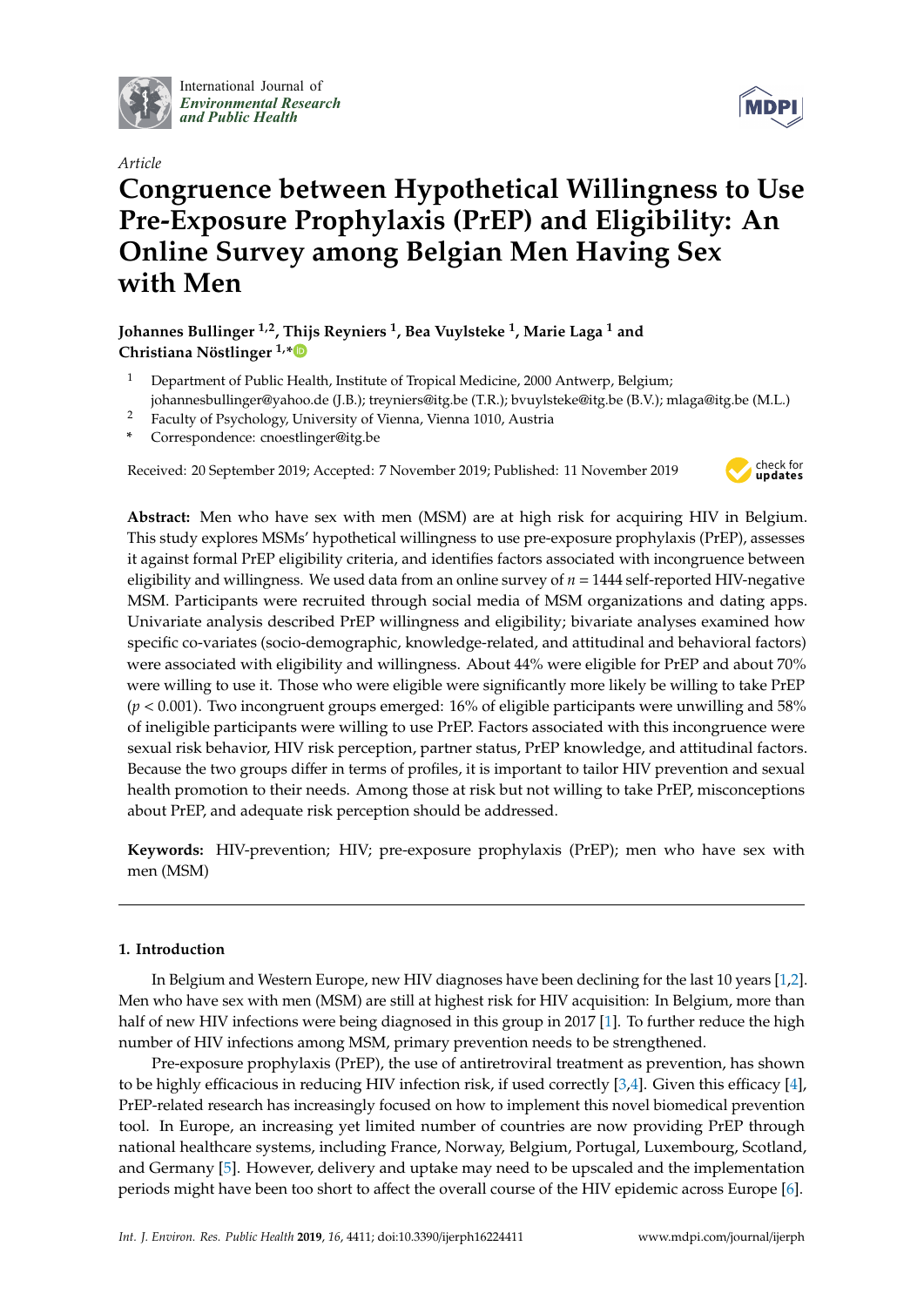Developing effective strategies for ensuring optimal PrEP uptake by populations at risk of HIV acquisition is an important implementation challenge. Ideally, such strategies should be based on active engagement of populations at risk, while also exploring PrEP use by individuals who are at lesser risk. Use of PrEP beyond the margins of clinical eligibility criteria may be costly [\[7](#page-11-3)[–9\]](#page-11-4), and may result in unnecessary exposures to potential side-effects. Another concern expressed on community-level has been prevention optimism, i.e., the belief that it is safe to engage in condomless sex because other men are perceived to take PrEP [\[10\]](#page-11-5). On the individual level, increased engagement in condomless anal sex, considered as 'risk compensation' may lead to more sexually transmitted infection (STIs) among MSM [\[11](#page-11-6)[,12\]](#page-11-7).

Willingness to take PrEP has frequently been used as a measure of acceptability and as a predictor of its uptake [\[13\]](#page-11-8). The construct "willingness" as part of a broader acceptability assessment has been investigated in other HIV-related health promotion areas, such as voluntary counseling and testing [\[14\]](#page-11-9) and circumcision [\[15\]](#page-11-10). Examples outside the HIV field are prevention programs for cardiometabolic diseases [\[16\]](#page-11-11) or mental health interventions [\[17\]](#page-11-12). Investigating this concept can contribute to better an understanding of how to disseminate theoretically promising public health interventions on a broader scale, translating efficacy into effectiveness. Willingness is believed to shape the pathway from behavioral intention to actual behavior, and it may partially predict actual behavior [\[18\]](#page-11-13). The perceived level of efficacy and barriers such as potential health consequences and social stigma are then typically presented as what may explain disparities between willingness and its actual uptake [\[18\]](#page-11-13). Studies conducted in high income countries showed PrEP acceptability rates among MSM between 40 and 60% [\[19\]](#page-11-14). Factors associated with willingness were younger age, having high HIV risk behavior (i.e., condomless anal intercourse (CAI) with casual sex partners, many partners) [\[20–](#page-11-15)[23\]](#page-12-0), and being aware of own HIV risk, for instance in Australia [\[23\]](#page-12-0), England [\[24\]](#page-12-1), and Germany [\[25\]](#page-12-2). Willingness was associated with previous post-exposure prophylaxis (PEP) use in Australia and England [\[23,](#page-12-0)[24\]](#page-12-1). A study conducted in the United States found that men at highest risk (i.e., men of color, lower socio-economic status, and high HIV risk behavior) were most willing, but least likely to have access to PrEP [\[18\]](#page-11-13). MSM who reported to be unwilling to take PrEP, on the other hand, expressed concerns about side-effects, non-efficacy, lack of information, medical mistrust, and costs [\[26](#page-12-3)[–28\]](#page-12-4).

PrEP guidelines have issued eligibility criteria to identify individuals who qualify for PrEP based on known HIV risk factors [\[29](#page-12-5)[,30\]](#page-12-6), to ensure that PrEP is prescribed in a targeted way [\[31\]](#page-12-7). In Belgium, as in many Western countries, PrEP eligibility criteria for prescription and reimbursement issued by the Belgian Federal Office of Health include MSM with risky sexual behavior, people who inject drugs and share needles, sex workers, other people that may be exposed to greater HIV risk, and partners of HIV positive people whose viral load is detectable (see Box [1\)](#page-2-0) [\[32\]](#page-12-8). A recent Belgian PrEP demonstration project showed that MSM at highest risk for HIV acquisition could be reached using similar screening criteria [\[33\]](#page-12-9). By November 2018, nine months after implementation of the Belgian prescription and reimbursement policy, 1352 PrEP users, predominantly MSM, were reported by the specialized HIV treatment centers qualified for PrEP delivery [\[34](#page-12-10)[,35\]](#page-12-11). The willingness to take PrEP in the future so far has not been assessed against formal eligibility criteria. A better understanding of this relationship and its associated factors can inform tailored PrEP promotion and support strategies to optimize PrEP uptake.

The aim of this study was to explore hypothetical willingness to take PrEP among MSM, and to assess it against the formal PrEP eligibility criteria. More specifically, we aimed to assess differences in terms of socio-demographic, knowledge-related, attitudinal, and behavioral factors between MSM who are eligible and willing to use PrEP and those who display incongruences between their eligibility and willingness.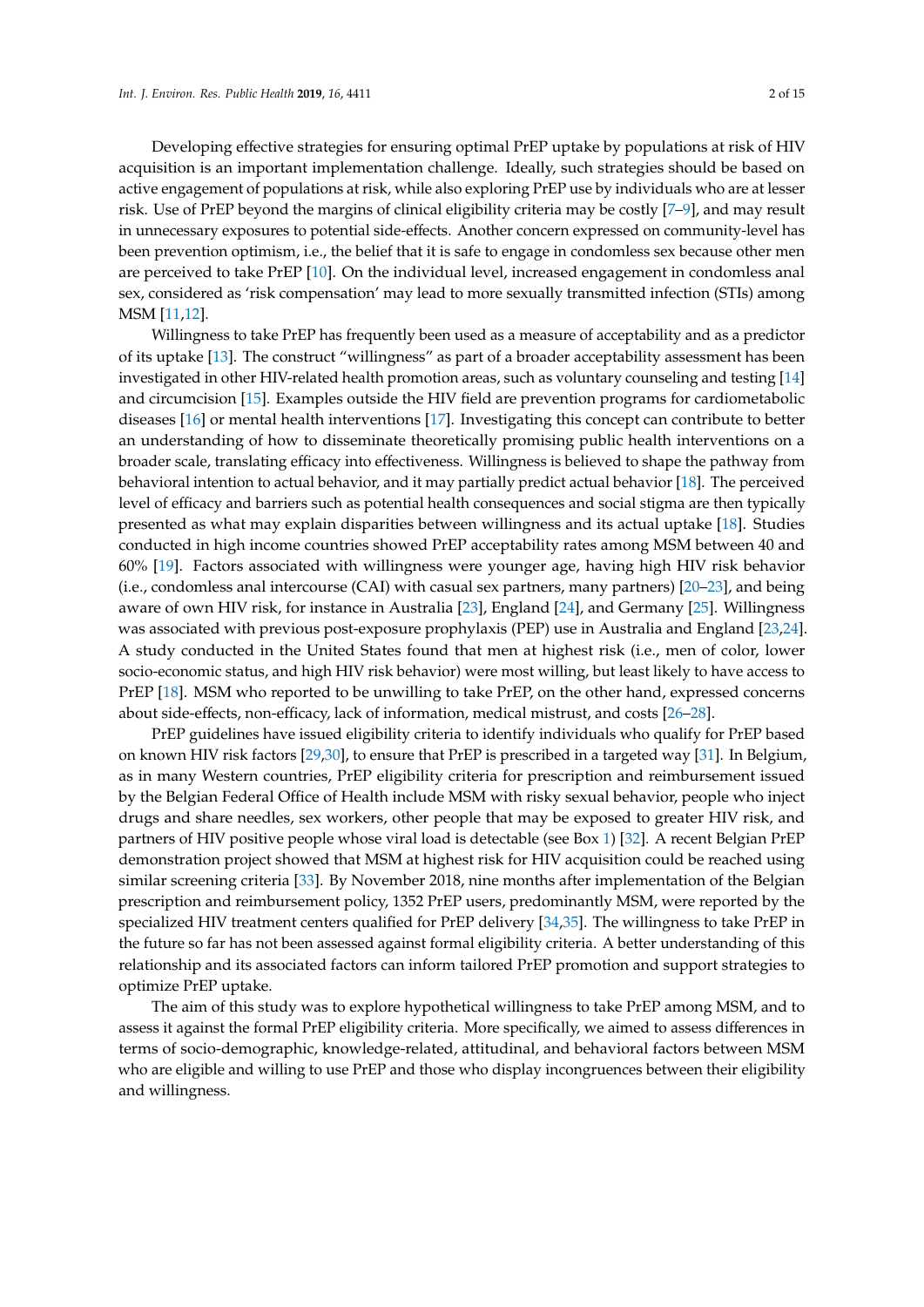<span id="page-2-0"></span>**Box 1.** Pre-exposure prophylaxis (PrEP)-eligibility criteria in Belgium \* (\* Meeting only one criterion qualifies as being eligible. Source: Rijksinstituut voor Ziekte [\[32\]](#page-12-8)).

**Criteria for men who have sex with men (MSM), that Permit Reimbursement of PrEP:** (1) Condomless anal intercourse (CAI) with at least two different partners in the last six months. (2) Diagnosed with multiple sexually transmitted diseases in the last year. (3) Taken multiple PEP treatments in the last 12 months. (4) Used psychoactive substances while involved in sexual activities. **General PrEP eligibility criteria independently from sexuality:** (1) People who inject drugs. (2) Sex workers. (3) Individuals that are being exposed to unprotected sex and a high risk of HIV. (4) Partners of HIV-positive patients who has a detectable viral load.

## **2. Methods**

## *2.1. Study Design*

A cross-sectional study was conducted among a convenience sample of Belgian MSM, using an on-line questionnaire.

## *2.2. Study Population and Recruitment*

The online questionnaire was promoted via social and sexual networking applications (e.g., Grindr or Hornet). Additionally, it was disseminated via social media of MSM community-based organizations in Belgium. It was online from 21st November 2016 to 27th February 2017, i.e., before PrEP was available for prescription and reimbursement. Inclusion criteria in this study were MSM or transgender; aged 16 years and above; self-reporting to be HIV negative or unknown serostatus; and living in Belgium or having a Belgian citizenship.

## *2.3. Questionnaire and Variables Measured*

We developed a questionnaire via SoSci [\[36\]](#page-12-12). The questionnaire was intentionally kept short and included skip logics and filter options for non-applicable questions to limit the time needed to complete it. Questions about socio-demographics, sexual behavior, HIV risk, and protective behaviors were similar to those used in other PrEP research, i.e., the Belgian PrEP demonstration project "Be-PrEP-ared" [\[33](#page-12-9)[,37\]](#page-12-13). To inquire about PrEP awareness, knowledge, and acceptability, we adapted questions from similar research among healthcare providers [\[38](#page-12-14)[,39\]](#page-12-15). It was available in Dutch, French, and English to reduce potential language barriers, and was piloted for feasibility and user-friendliness within the research team.

We measured willingness to use PrEP using the following statement: "If PrEP was available in Belgium, what is the probability that you would use PrEP?"; answering options were given on a five-point Likert scale ranging from 'certainly not', 'rather not', 'no opinion', 'rather yes', to 'certainly yes'. Answers 'rather yes' and 'certainly yes' indicated being willing to use PrEP. Any other answer denoted the absence of such willingness.

Eligibility criteria were measured with questions assessing the relevant sexual and preventive behaviors as defined by the Belgian criteria [\[32\]](#page-12-8). To calculate eligibility, we focused on criteria specific for MSM (see Box [1\)](#page-2-0). The questionnaire included questions on preventive and sexual behavior, asking about HIV test recency, PEP and PrEP use, use of psychoactive drugs during sexual activity, number of anal sexual partners (with or without condom) in the last six months and anticipated CAI in the next three months.

Sociodemographic items collected information on age, sexuality, nationality, place of residence, education, and relationship status.

Five items measured participants' attitudes towards PrEP through five-point Likert scales ranging from −2 'totally disagree' to +2 'totally agree'. For the current analysis, the scales were dichotomized,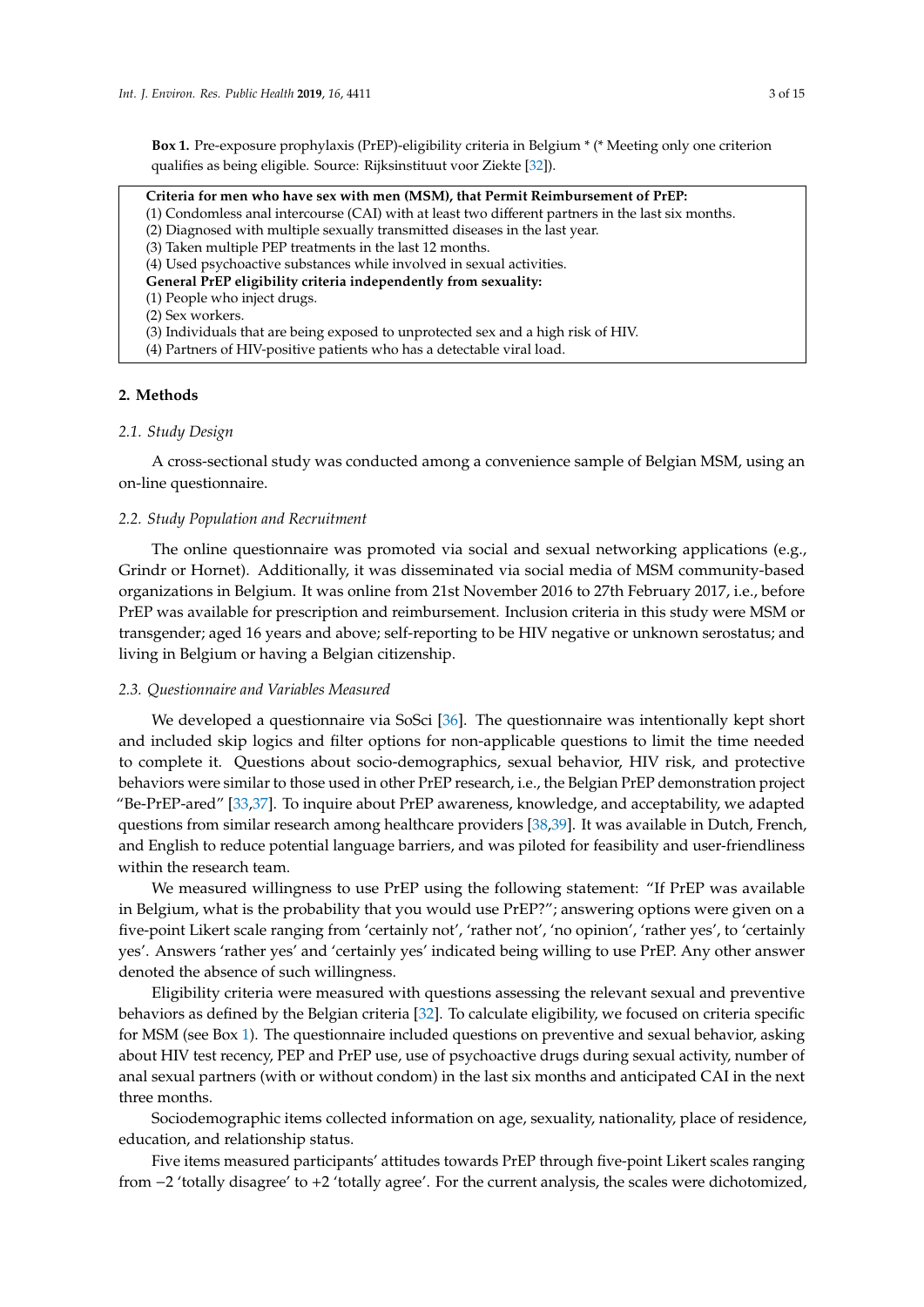where +2 and +1 denote 'agree', whereas −2, −1, and 0 denoted an absence of agreement with the respective attitudinal statements. Cronbach's alpha for these five items was 0.68, hence we did not treat these items as one single scale.

PrEP awareness was examined through a dichotomous 'yes' or 'no' question, asking whether participants had ever heard of PrEP. Participants also had to self-estimate their knowledge about PrEP on a four-point scale from 'very bad' to 'very good'. For the current analysis, the self-ratings 'very bad' and 'rather bad' were merged into the category 'little knowledge' and 'rather good' and 'very good' into 'good knowledge'.

Self-perceived risk to acquire HIV was also measured through a five-point Likert scale ranging from 'very little risk' to 'very high risk'. Again, the middle category was added to the category implying absence of perceived risk.

## *2.4. Statistical Analysis*

In this analysis, only completed questionnaires of participants matching the inclusion criteria for MSM were included. We analyzed cleaned data using IBM SPSS Versions 22.0 and 25.0 (IBM, Armonk, NY, USA). After forming four groups of participants according to their willingness and eligibility (group one: Eligible and unwilling to take PrEP; group two: Eligible and willing to take PrEP; group three: Ineligible and willing to take PrEP; and group four: Ineligible and unwilling to take PrEP), factors associated with either of the four groups were examined. We used a Chi-square test to examine the relationship between eligibility and willingness, and Chi-square or Fisher's Exact Tests to determine the relationships between the four groups and potentially associated factors (preventive and sexual behavior, PrEP knowledge and attitudes). Statistical significance was set at *p* < 0.05.

## *2.5. Ethics*

We obtained ethical approval for the study through the institutional review board of the Institute for Tropical Medicine Antwerp [1140/16]. Before filling in the questionnaire, participants were informed about the study, the procedures, and voluntary nature of study participation. By clicking through, participants consented to participate.

## **3. Results**

## *3.1. Description of Study Sample*

We received 1444 completed questionnaires (Figure [1\)](#page-4-0). Participants' socio-demographic background characteristics are displayed in Table [1.](#page-4-1)

Participants' median age was 36.5 years, with a minimum of 16 years and a maximum of 77 years. Almost all participants were male, except for four female-to-male transgender participants and for one person's gender was missing. Participants were predominantly Belgian (81.2%), living in Belgium (98.1%) and highly educated (79.3%). Almost half of the participants lived in metropolitan areas, i.e., 29.8% in the Brussels capital region, and 14.4% in the Antwerp region.

In total, 44.3% of the participants were eligible for PrEP (see Table [2\)](#page-4-2). The criteria most often applied were reporting CAI with at least two different partners (33.5%), and having used psychoactive substances while engaging in sexual activities (25.3%).

Most participants (69.5%) were willing to use PrEP in the future: 84.0% of the eligible ones, and 58.0% of the illegible who were not eligible. These results will be discussed in more detail below when looking at the (in)congruence between the sub-groups.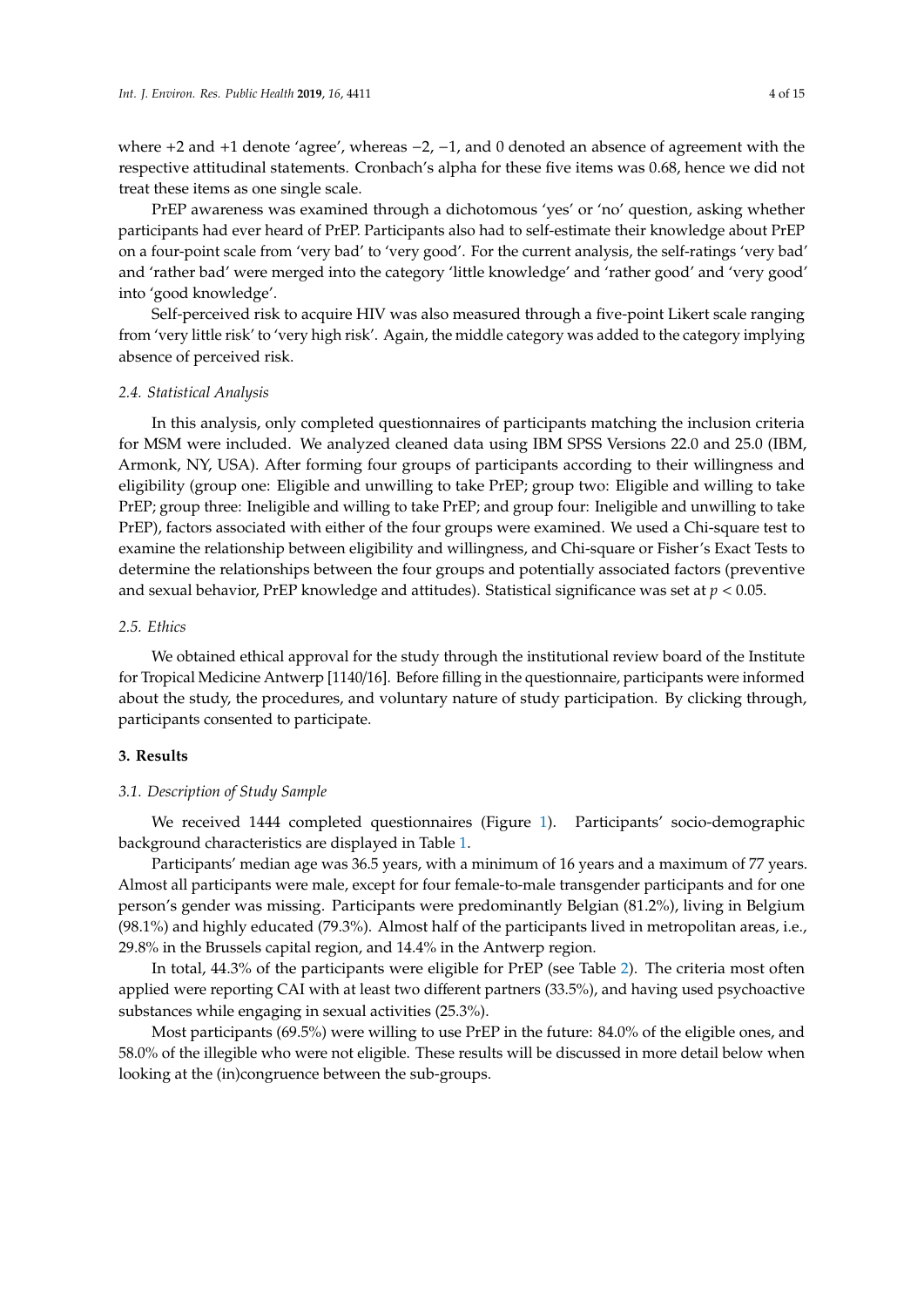<span id="page-4-0"></span>

**Figure 1.** Inclusion criteria for data analysis.

**Table 1.** Socio-demographic characteristics of participants <sup>a.</sup>

<span id="page-4-1"></span>

| Sociodemographic Characteristic                     | $n$ (%)       |  |  |  |
|-----------------------------------------------------|---------------|--|--|--|
| Age                                                 |               |  |  |  |
| $16 - 25$ years                                     | $177(12.3\%)$ |  |  |  |
| $26 - 35$ years                                     | 509 (35.2%)   |  |  |  |
| 36-45 years                                         | 434 (30.1%)   |  |  |  |
| $46+$ years                                         | 324 (22.4%)   |  |  |  |
| Belgian nationality (incl. dual citizenship)        | 1173 (81.2%)  |  |  |  |
| Living in Belgium                                   | 1416 (98.1%)  |  |  |  |
| Living in Brussels capital region b                 | 422 (29.8%)   |  |  |  |
| Living in Antwerp metropolitan area b               | 204 (14.4%)   |  |  |  |
| Language used in interview                          |               |  |  |  |
| Dutch                                               | $912(63.2\%)$ |  |  |  |
| French                                              | 359 (24.9%)   |  |  |  |
| English                                             | 173 (12.0%)   |  |  |  |
| Education higher than secondary school <sup>c</sup> | 1160 (80.5%)  |  |  |  |

<span id="page-4-2"></span><sup>a</sup>:  $N = 1444$ , <sup>b</sup>: 28 missing were excluded from the analysis, <sup>c</sup>: Three missing were excluded from the analysis.

**Table 2.** Eligibility criteria for PrEP in Belgium.

| Eligibility Criteria                                                           | $n$ (%)       |
|--------------------------------------------------------------------------------|---------------|
| Condomless anal intercourse with at least two different men in last six months | 484 (33.5%)   |
| More than one STI in last 12 months                                            | $75(5.2\%)$   |
| Usage of psychoactive substances while engaging in sexual activities           | $365(25.3\%)$ |
| At least two PEP-treatments in last twelve months                              | $10(0.7\%)$   |
| Total number of eligible participants                                          | 639 (44.3%)   |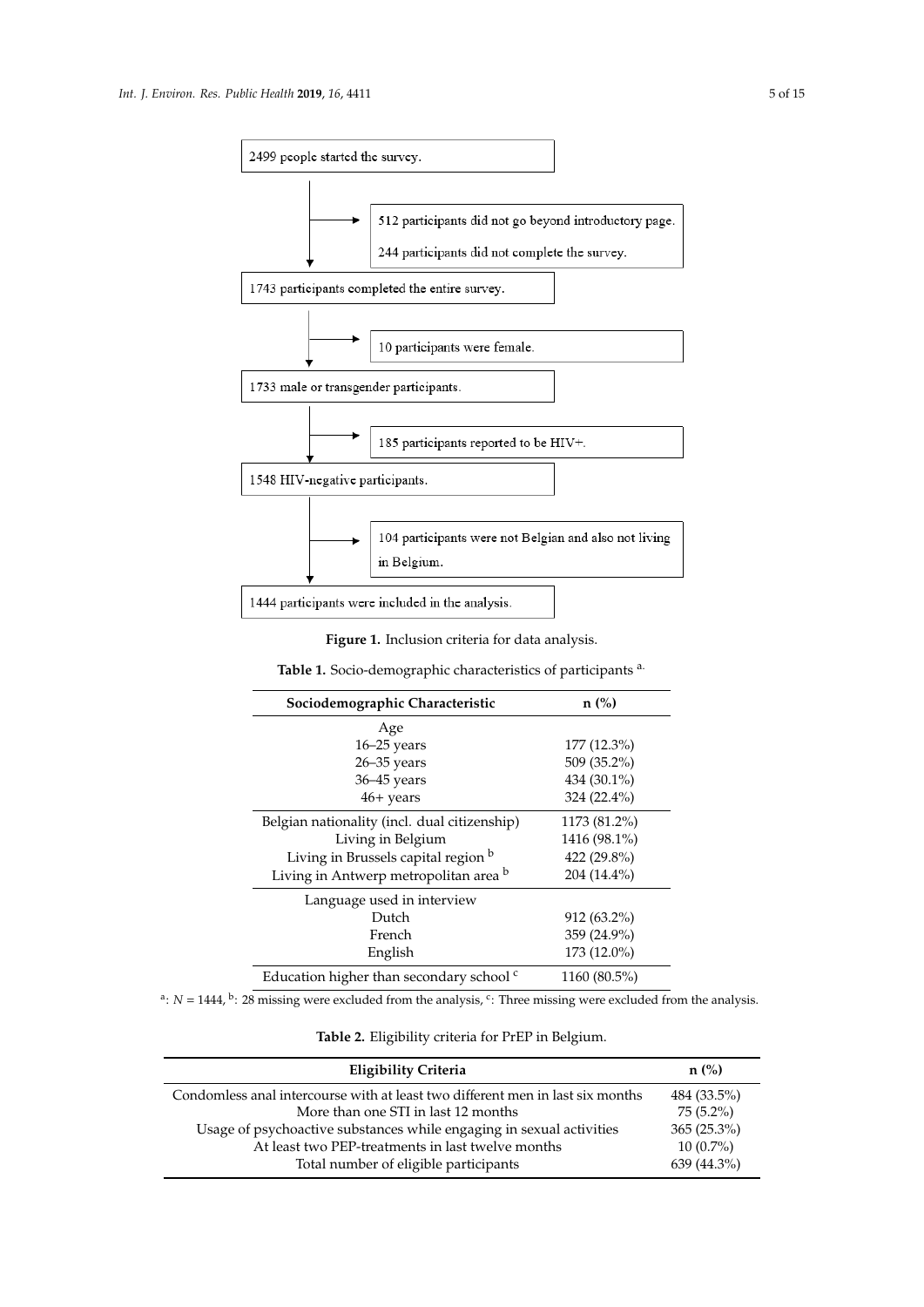#### *3.2. Sexual and Preventive Behavior*

Most participants were sexually attracted to men (99.4%), 76 participants (5.3%) were also attracted to women (not shown in table). In the last 12 months, the median numbers of men with whom they had sex were seven, with whom they had anal intercourse five, and with whom they had CAI was one (not shown in table). About 39.8% reported that they had not engaged in any CAI with sexual partners during the last year. Sex under the influence of psychoactive drugs in the last six months was reported by 25.3%. Almost sixty percent reported having had their latest HIV test in the previous six months. PEP was used by 8.2% in the last year, 7.5% had used PrEP before. About one fifth (19.8%) perceived themselves at a high risk of acquiring an HIV infection, and 44.2% were in a steady relationship at the time of the survey.

## *3.3. PrEP Awareness, Knowledge, and Attitudes*

A great majority of the participants (91.8%) reported having been aware about PrEP (see Table 5). About 55.2% of the participants rated their PrEP knowledge as good or very good. Participants' attitudes towards PrEP were generally positive: A vast majority perceived PrEP as a good extra prevention tool (84.9%) and agreed with the statement that "it's a good thing that HIV negative people can protect themselves with PrEP" (90.1%). Only 15.6% felt that PrEP was unnecessary due to better alternatives. About one third of participants (33.2%) expected that PrEP users will receive negative remarks from others.

#### *3.4. PrEP Eligibility and Willingness*

Participants who were eligible for PrEP were significantly more likely to be willing to take PrEP  $(p < 0.001)$ . Among those who were eligible, 16.0% were unwilling or unsure to use PrEP in the future. Among participants where were not eligible, 58% were willing to take PrEP. (Table [3\)](#page-5-0). Overall, willingness was significantly associated with higher PrEP awareness  $(p < 0.001)$ , better PrEP knowledge  $(p < 0.001)$ , more risky sexual behavior (i.e., CAI)  $(p < 0.001)$ , and the relationship status 'single'  $(p < 0.001)$  (results not shown in table). No significant differences were found between the four groups in terms of other socio-demographic background characteristics.

<span id="page-5-0"></span>

|                                    | Eligible ( $n = 639; 100\%$ ) | Not Eligible ( $n = 805; 100\%$ ) |
|------------------------------------|-------------------------------|-----------------------------------|
| Willing $(n = 1004)$               | 537 (84.0%)                   | $467(58.0\%)$                     |
| Not willing/don't know $(n = 440)$ | $102(16.0\%)$                 | 338 (42.0%)                       |

Table 3. Eligibility and willingness a.

 $^{\text{a}}$  N = 1444; Chi<sup>2</sup> test for association between 'eligibiltiy' and 'wilingness =113.88; *p* < 0.001.

# *3.5. Eligible Participants: Factors Associated with Their Willingness to Take PrEP*

Participants who were eligible for PrEP but not willing (or unsure) to use it, were significantly more likely to be in a steady relationship, to not have tested for HIV in the last six months and to have had fewer male partners for anal sex in the last 12 months when compared with eligible and willing participants: e.g., 8.8% of eligible unwilling participants reported to have had CAI with more than five partners; compared with 28.9% among eligible willing participants. Eligible unwilling participants were also less likely to perceive themselves at high risk for HIV (see Table [4\)](#page-6-0). In terms of awareness-related, knowledge-related and attitudinal factors the following differences were found (see Table [5\)](#page-7-0): Eligible but unwilling participants were less likely to be aware of PrEP and to consider their PrEP knowledge to be good, when compared with willing participants (*p* < 0.001). Eligible and unwilling participants were also significantly less likely to have a positive attitude towards PrEP  $(p < 0.001)$ , although they did not significantly differ in their opinion towards the use condoms to prevent other STIs while on PrEP.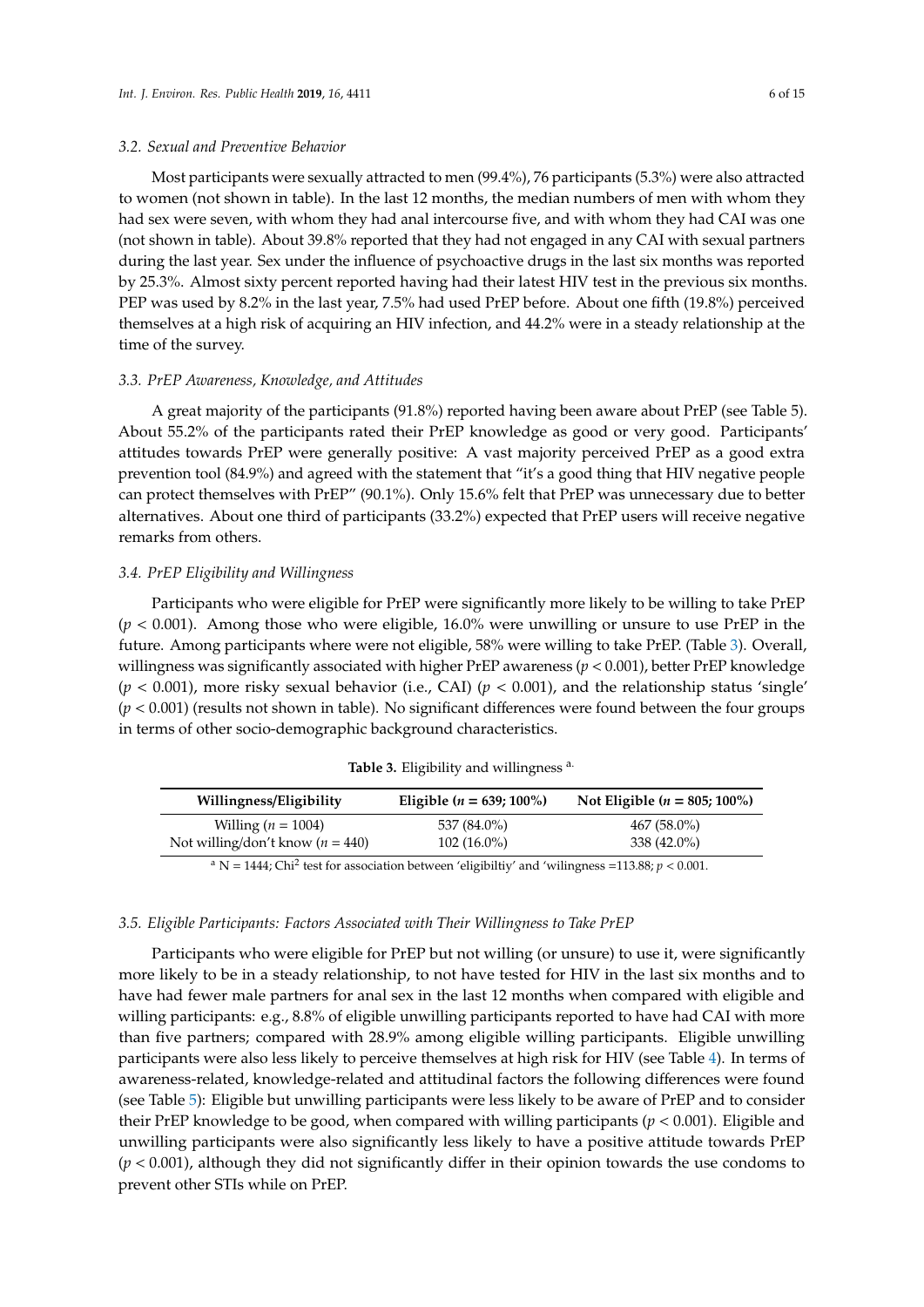|                                                         |                                | Eligible $n$ $\%$ )      |                      |                | Not Eligible n (%)       |                      |                |
|---------------------------------------------------------|--------------------------------|--------------------------|----------------------|----------------|--------------------------|----------------------|----------------|
| <b>Preventive and Sexual Behavior Characteristic</b>    | Total $n$ $\%$ )<br>$N = 1444$ | Not Willing<br>$N = 102$ | Willing<br>$N = 537$ | $p$ -Value $c$ | Not Willing<br>$N = 338$ | Willing<br>$N = 467$ | $p$ -Value $c$ |
| Latest HIV Test within last 6 months <sup>a</sup>       | 869 (60.2%)                    | 58 (56.9%)               | 394 (73.5%)          | 0.001          | 144 $(42.6\%)$           | 273 (58.5%)          | < 0.001        |
| At least one PEP usage in last 12 months                | 119 (8.2%)                     | $8(7.8\%)$               | 66 (12.3%)           | 0.198          | $15(4.4\%)$              | $30(6.4\%)$          | 0.226          |
| Ever used PrEP                                          | $108(7.5\%)$                   | $5(4.9\%)$               | 84 (15.6%)           | 0.004          | $6(1.8\%)$               | $13(2.8\%)$          | 0.352          |
| Sex with psychoactive drugs in last 6 months            | $365(25.3\%)$                  | 54 (52.9%)               | 311 (57.9%)          | 0.352          |                          |                      |                |
| Number of partners for anal sex in the last 6<br>months |                                |                          |                      | < 0.001        |                          |                      | < 0.001        |
| 0 male partners                                         | 114 (7.9%)                     | $2(2.0\%)$               | $5(0.9\%)$           |                | 53 (15.7%)               | 54 (11.6%)           |                |
| 1 male partner                                          | 245 (17.0%)                    | $9(8.8\%)$               | $9(1.7\%)$           |                | $124(36.7\%)$            | $103(22.1\%)$        |                |
| 2-5 male partners                                       | 479 (33.2%)                    | $40(39.2\%)$             | $143(26.6\%)$        |                | 101 (29.9%)              | 195 (41.8%)          |                |
| More than 5 male partners                               | $606(42.0\%)$                  | 51 (50.0%)               | 380 (70.8%)          |                | $60(17.8\%)$             | $115(24.6\%)$        |                |
| Number of partners for CAI in the last 6 months         |                                |                          |                      | < 0.001        |                          |                      | 0.073          |
| 0 male partners                                         | 575 (39.8%)                    | $21(20.6\%)$             | 64 (11.9%)           |                | 218 (64.5%)              | 272 (58.2%)          |                |
| 1 male partner                                          | 665 (46.1%)                    | $22(21.6\%)$             | 48 (8.9%)            |                | 120 (35.5%)              | 195 (41.8%)          |                |
| 2-5 male partners                                       | 77 (5.3%)                      | 50 (49.0%)               | 270 (50.3%)          |                |                          |                      |                |
| More than 5 male partners                               | $127(8.8\%)$                   | $9(8.8\%)$               | 155 (28.9%)          |                |                          |                      |                |
| Anticipate to have CAI in the next 3 months b           | 786 (54.4%)                    | 70 (69.3%)               | 413 (77.2%)          | 0.089          | 116 (34.3%)              | 187 (40.0%)          | 0.098          |
| High self-perceived risk for HIV                        | 286 (19.8%)                    | $10(9.8\%)$              | $202(37.6\%)$        | < 0.001        | $15(4.4\%)$              | 59 $(12.6\%)$        | < 0.001        |
| Currently in steady relationship                        | 638 (44.2%)                    | 48 (47.1%)               | 193 (35.9%)          | 0.034          | 192 (56.8%)              | 205 (43.9%)          | < 0.001        |

**Table 4.** Preventive and sexual behavior of participants.

<span id="page-6-0"></span><sup>a</sup>: One missing was excluded from the analysis, <sup>b</sup>: Three missing were excluded from the analysis, and <sup>c</sup>: *p*-value for Chi<sup>2</sup> or Fisher Exact Test for association between 'willingness' and characteristic; within 'eligible' or 'ineligible' groups.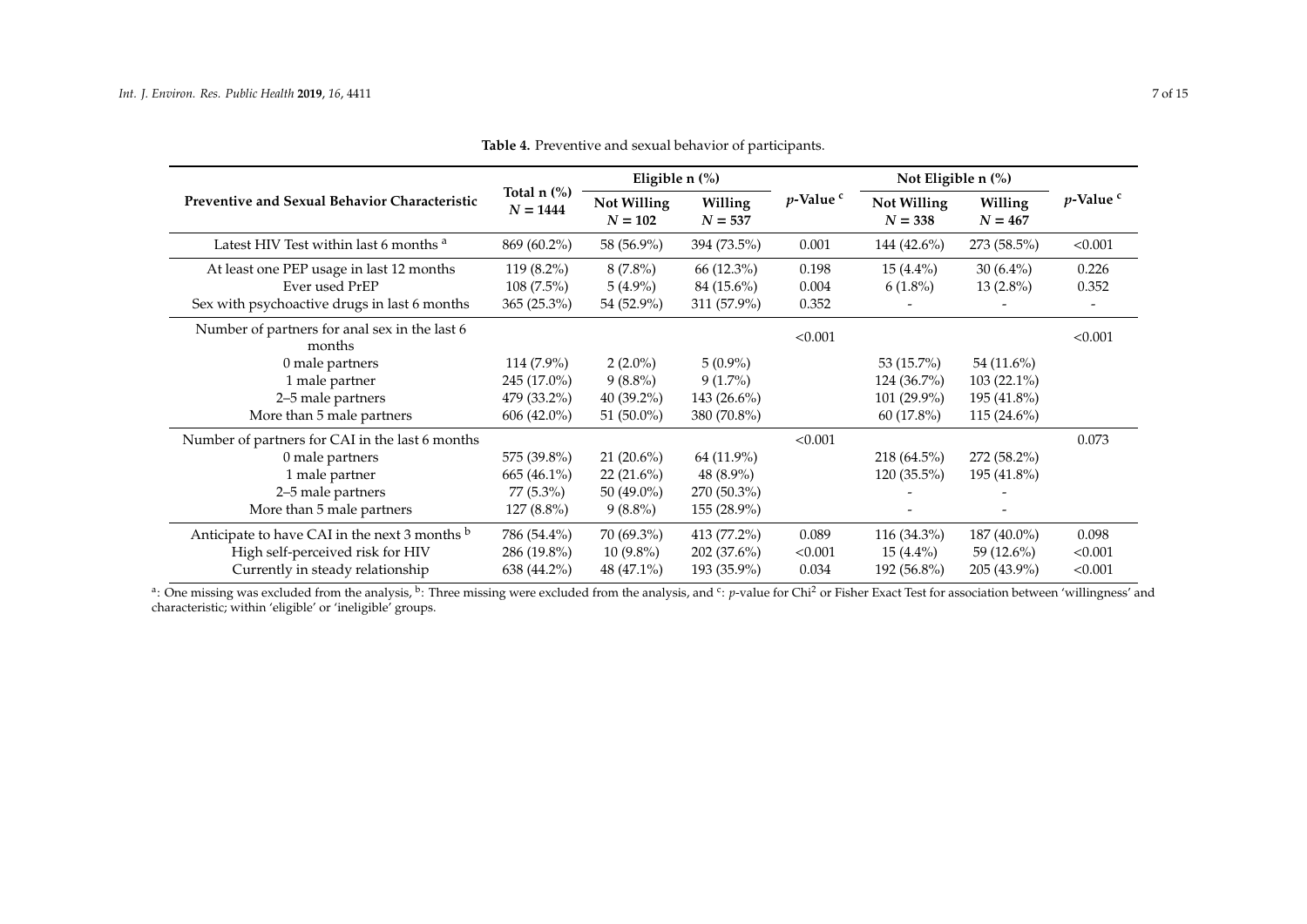| PrEP Awareness, Knowledge, Attitudes                                                        | Total $n$ $\%$ )<br>$N = 1444$ | Eligible $n$ $\left(\frac{9}{6}\right)$ |                      |                              | Not Eligible $n$ $\%$ )  |                      |                    |
|---------------------------------------------------------------------------------------------|--------------------------------|-----------------------------------------|----------------------|------------------------------|--------------------------|----------------------|--------------------|
|                                                                                             |                                | Not Willing<br>$N = 102$                | Willing<br>$N = 537$ | <i>p</i> -Value <sup>c</sup> | Not Willing<br>$N = 338$ | Willing<br>$N = 467$ | $p$ -Value $\circ$ |
| Awareness, knowledge                                                                        |                                |                                         |                      |                              |                          |                      |                    |
| Heard of PrEP before (awareness)                                                            | $1.326(91.8\%)$                | $92(90.2\%)$                            | 512 (95.3%)          | 0.036                        | 293 (86.7%)              | 429 (91.9%)          | 0.017              |
| Good knowledge about PrEP <sup>a</sup>                                                      | 797 (55.2%)                    | $46(45.1\%)$                            | 364 (67.8%)          | < 0.001                      | 144 (42.6%)              | 243 (52.0%)          | 0.008              |
| Attitudes (participants partly or fully agreeing)                                           |                                |                                         |                      |                              |                          |                      |                    |
| PrEP is a good extra prevention tool for HIV negative people b                              | 1.226 (84.9%)                  | $67(65.7\%)$                            | 514 (95.7%)          | < 0.001                      | $212(62.7\%)$            | 433 (92.7%)          | < 0.001            |
| PrEP is unnecessary, because there are better alternatives b                                | $225(15.6\%)$                  | $28(27.5\%)$                            | $35(6.5\%)$          | < 0.001                      | $115(34.0\%)$            | $47(10.1\%)$         | < 0.001            |
| It's important that PrEP users also keep using condoms to<br>prevent other STIs b           | $1.215(84.1\%)$                | $82(80.4\%)$                            | 394 (73.4%)          | 0.136                        | 327 (96.7%)              | 412 $(88.2\%)$       | < 0.001            |
| It's a good thing that HIV negative people can protect<br>themselves with PrEP <sup>b</sup> | $1.301(90.1\%)$                | $70(68.6\%)$                            | 524 (97.6%)          | < 0.001                      | 255 (75.4%)              | 452 (96.8%)          | < 0.001            |
| I expect that PrEP users will receive negative comments b                                   | 480 (33.2%)                    | $47(46.1\%)$                            | $145(27.0\%)$        | < 0.001                      | 151 (44.7%)              | 137 (29.3%)          | < 0.001            |

<span id="page-7-0"></span><sup>a</sup>: Self-estimated knowledge about PrEP: 'very good (+2)' and 'good (+1)' versus 'bad (-1)' and 'very bad (-2)'; <sup>b</sup>: 'totally agree (+2)' and 'agree (+1)' versus 'don' know or unsure (0)', 'disagree (-1)' and 'totally disagree (-2)'; and <sup>c</sup>: *p*-value for Chi<sup>2</sup> or Fisher Exact Test for association between 'willingness' and characteristic. Within 'eligible' or 'ineligible' groups.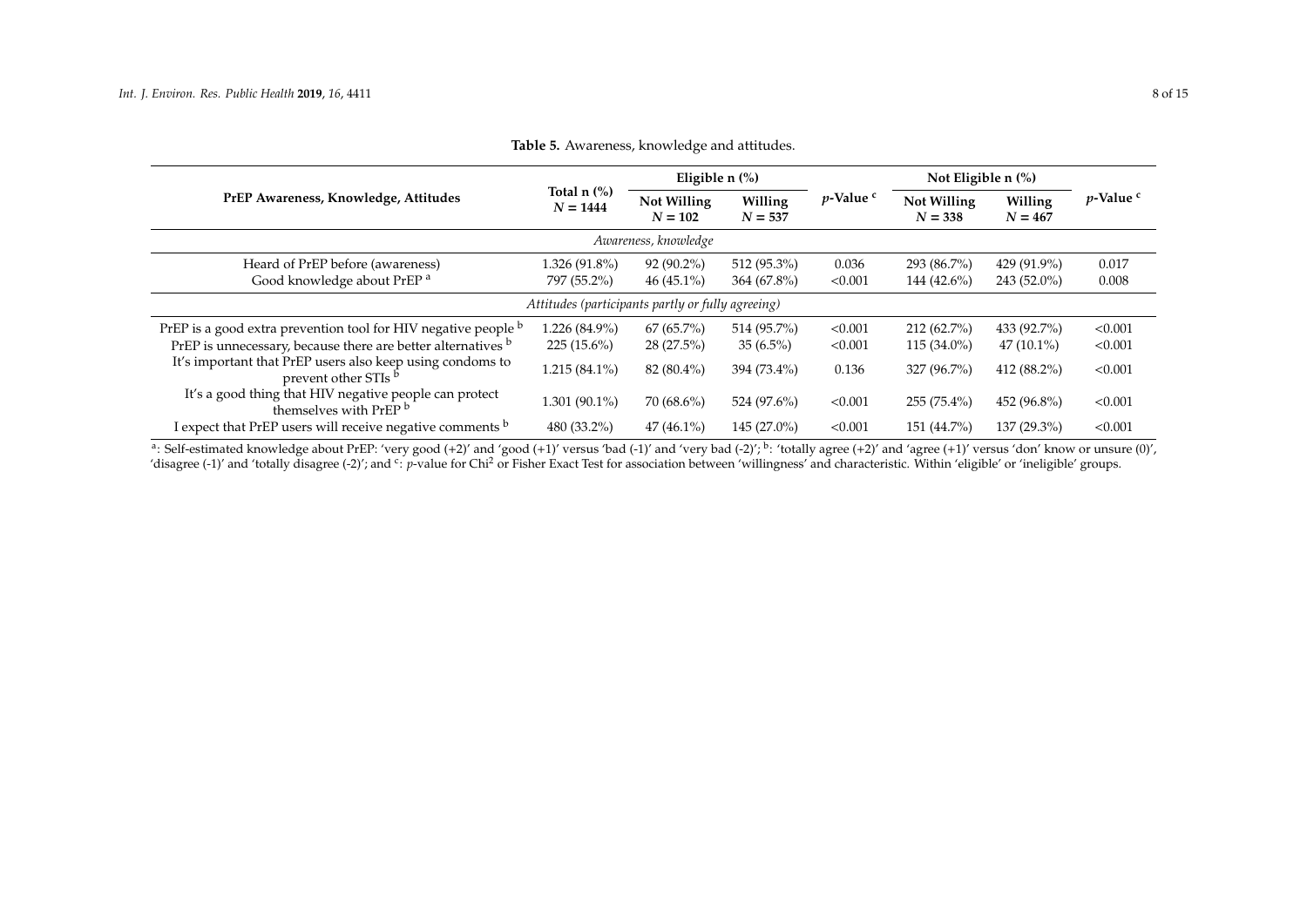## *3.6. Ineligible Participants: Factors Associated with Their Willingness to Take PrEP*

Participants who were willing to use PrEP but ineligible to do so according to the Belgian criteria were more likely to be single, to have tested for HIV in the last six months, to perceive themselves at higher risk of getting an HIV infection and had a higher number of male partners for anal sex, when compared with those ineligible and unwilling  $(p < 0.001$  for these three variables; see Table [4\)](#page-6-0). A substantial proportion in both groups anticipated that they may have CAI in the next three months (34.4% versus 40%, respectively). Willing participants were less likely to find it important to still use condoms when being on PrEP compared with unwilling ineligible participants ( $p < 0.001$ ). Willing MSM were also more aware of PrEP ( $p = 0.017$ ) and were more likely to indicate that their PrEP knowledge was (very) good, when compared with ineligible unwilling participants (*p* = 0.008; see Table [5\)](#page-7-0).

## **4. Discussion**

In this online survey among Belgian MSM we aimed to explore the hypothetical willingness to take PrEP and to assess it against the formal PrEP eligibility criteria. About 44.3% of the participants were eligible for PrEP according to the Belgian eligibility criteria. More than two third (69.5%) were willing to start PrEP once it became available in Belgium. More than half of those were also eligible. We also found that a small proportion of those eligible were unwilling to take PrEP (16.0%), and that more than half of those ineligible at the time of the survey were willing to take PrEP in the future (58.0%). Among eligible participants, those unwilling to take PrEP reported relative lower levels of CAI and were more often in a steady relationship. This may have contributed to their lower individual risk perception. They also had lower awareness and knowledge of PrEP, and reported less positive attitudes towards this prevention method than their willing counterparts. Among ineligible participants, a distinct group of MSM willing to take PrEP emerged, in spite of not formally qualifying for PrEP prescription: Single men perceiving themselves at risk for HIV acquisition with relative high number of male partners for anal sex. While their attitudes were more favorable towards PrEP, they were less likely to anticipate PrEP related stigma than their unwilling counterparts and anticipated to have CAI in the future.

The study provides new information regarding PrEP uptake within a framework of formal eligibility criteria, which may be useful for other Western (European) countries facing similar situations. Our findings point to a high congruence between PrEP eligibility and hypothetical willingness to use PrEP. Most eligible MSM in our study were also willing to take PrEP, which is in line with demonstration studies showing that those coming forward for PrEP are highly likely to be at risk for HIV [\[20,](#page-11-15)[21,](#page-11-16)[23–](#page-12-0)[25](#page-12-2)[,39\]](#page-12-15). However, about 40% of participants showed incongruence between formal risk-criteria and their hypothetical willingness. A recent Australian prospective cohort study showed that 69.8% of gay and bisexual men who met the eligibility criteria had not yet commenced PrEP [\[40\]](#page-12-16). This is higher compared to our study where only 16% of those eligible were unwilling. On the contrary, more than half of ineligible participants were also hypothetically willing to use PrEP in the future.

The two incongruent groups are important for HIV prevention and sexual health promotion since they require different approaches in sexual health promotion. The first group, albeit small in numbers, are the ones eligible yet unwilling to take it. This group may be concerning, given that eligibility criteria are based on factors known to be associated with high risk for HIV acquisition. The high proportion of participants in this group who had sex while using psychoactive drugs in the six months prior to the survey (52.9%) and the high proportion of participants having had CAI with at least two male partners in the last 12 months (57.8%) demonstrates that they are indeed at risk for HIV. Our data suggest that they might be unwilling (despite being eligible) to take PrEP due to an inadequate risk perception, and a less positive attitude towards PrEP. Only 10% of this group perceived themselves to be at high risk for HIV acquisition. This is in line with the lower proportion of participants that have recently tested for HIV in this group, when compared with willing, eligible participants. Overall, this may reflect misconceptions about the levels of risk required to advise PrEP use [\[40\]](#page-12-16). Eligible and unwilling MSM were also more likely to indicate that PrEP users will receive negative comments,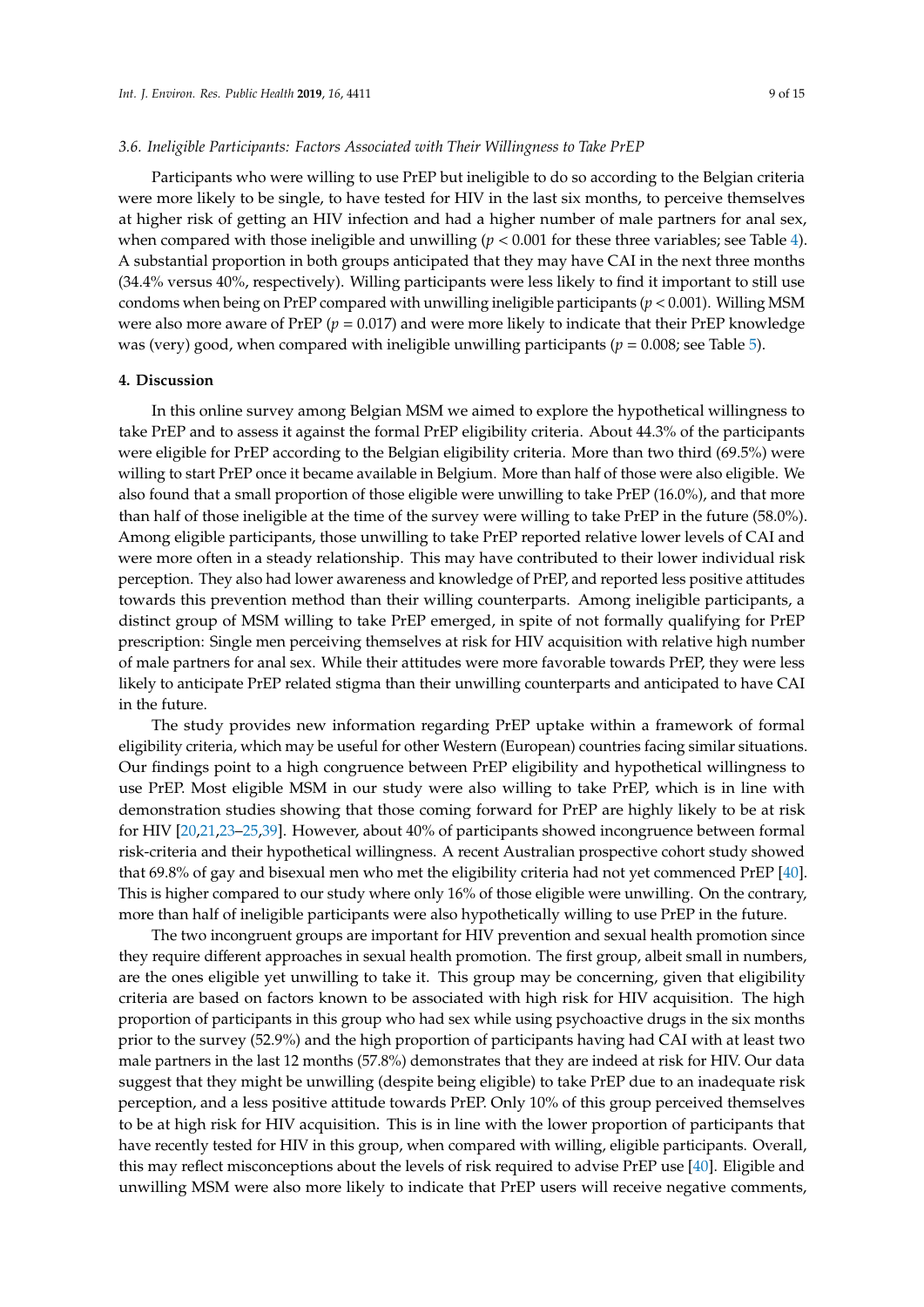potentially indicating an anticipated stigmatization of PrEP. Such anticipated social discrediting of PrEP may function as barrier in accessing PrEP [\[41](#page-13-0)[–45\]](#page-13-1).

The results suggest that this group and their sex-partners are at substantial risk for HIV acquisition, but are less likely to self-identify as being at risk and are less interested in measures such as PrEP. Future interventions should take into account that eligible, unwilling MSM are harder to reach, because they may be less likely to come forward themselves for HIV testing, counselling, and other sexual health promotion services, resulting in less opportunities for PrEP promotion [\[46–](#page-13-2)[48\]](#page-13-3). Modifying HIV risk perceptions through educational interventions could be a promising strategy to promote PrEP among those who could benefit from it [\[49\]](#page-13-4). Also, when improving knowledge about PrEP, addressing potential negative associations is warranted. Factors related to attitudinal constructs are potentially modifiable, as are stigmatizing attitudes, and this should be considered in future interventions.

The second incongruent group concerns MSM ineligible for PrEP who were willing to take it. As the reported willingness is hypothetical, this finding does not necessarily mean that this group will come forward for PrEP despite being ineligible. However, these results do suggest that we have to be aware that there will be potential PrEP use outside of the narrow margins of clinical criteria. In Australia, it was found that consistent condom use had dropped on a community level, to a similar extent that PrEP was taken up [\[50\]](#page-13-5). The group we identified as ineligible but willing to take PrEP may be most prone for contributing to such a community-level risk compensation effect. However, a decreasing trend of condom use was already existing prior to the introduction of PrEP [\[51,](#page-13-6)[52\]](#page-13-7), with parallel increases of STIs [\[12\]](#page-11-7). PrEP is recommended for those at highest risk of HIV infection [\[53\]](#page-13-8), but little is known about the extent of MSM starting with PrEP with the intention of using less condoms or engaging in other 'high risk' sexual activities. In our sample, a majority (84.1%) was convinced that it is important to keep using condoms while taking PrEP, which is a promising finding. However, we suggest further research is needed to explore to what extent PrEP remains to be perceived as an 'additional tool' or becoming a 'condom substitute' within the MSM community, to develop information strategies accordingly.

Ineligible and willing participants were more likely to perceive themselves at higher risk for HIV and to have tested for HIV in the last six months, when compared with those unwilling. Hence, it is not surprising that they were also more likely to be aware of PrEP and to self-rate their PrEP knowledge as good. The question remains whether this ineligible group is willing to take PrEP in the future should they be in need (i.e., when their HIV risk increases), or whether they are actually would be willing to take PrEP despite being at low risk, to feel better protected against HIV. Given their recent testing, such contact with the health care system provides an opportunity for counseling and helping in deciding whether or not PrEP use would be appropriate.

In contrast to our findings, it was recently observed that MSM in England self-evaluated their risk of acquiring HIV appropriately, which lead the authors to recommend PrEP for everyone perceiving themselves at risk, resulting in broader eligibility criteria [\[54\]](#page-13-9). The high contextuality and fluctuation of sexual (risk) behavior over time [\[55\]](#page-13-10) justifies positioning PrEP as a positive sexual health promotion and wellness framing tool potentially avoiding PrEP-related stigma [\[56\]](#page-13-11). In addition, such branding and roll-out would avoid the ethical dilemma arising when denying someone PrEP coming forward for this prevention tool because of currently insufficient 'risk behavior' [\[57\]](#page-13-12). The question should perhaps not be on what comes first, reduced condom use and hence being or becoming eligible, or the intention to use PrEP. It would be unwise to deny such efficacious HIV prevention tool. Instead, we argue that the challenge lies in promoting condom use concomitantly within a combination prevention approach.

Based on our data, we suggest that efforts need to be strengthened to promote PrEP as prevention method for MSM who are eligible for PrEP. Simultaneously, measures to endorse condoms for the prevention of STIs among PrEP users as well as a general means for effective sexual health promotion among all MSM, as stipulated by existing guidelines [\[58,](#page-13-13)[59\]](#page-14-0), is equally important.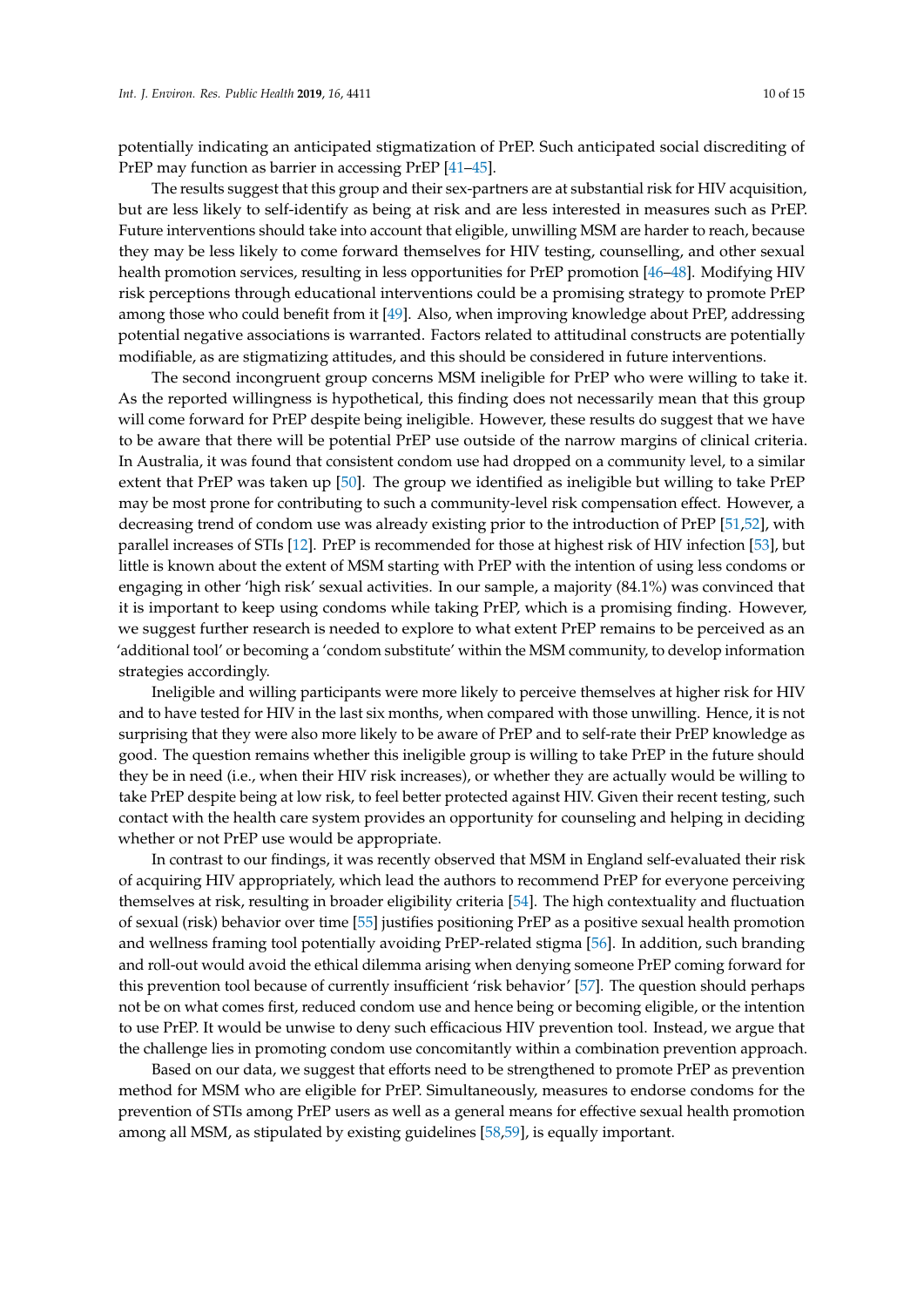#### *Limitations*

Eligibility for PrEP should not be considered a static condition, because sexuality may quickly change over time in accordance with individual behavior, risky contexts, and situations leading to 'seasons of risk" [\[60\]](#page-14-1). The concept of hypothetical willingness should be understood in this perspective. However, this study is the first to examine the proportion of MSM being eligible for PrEP and their willingness in an online sample in Belgium. We were able to obtain a relatively large nationwide convenience sample of 1444 participants. It may not be representative for MSM in Belgium and we cannot make inferences to the entire MSM population. The use of sexual networking applications for recruiting participants may have led to a selection bias, i.e., participants with high levels of sexual activity, seeking sex partners on the internet, or with a particular interest in PrEP. We kept the questionnaire intentionally short, so that a maximum number of participants would complete the questionnaire, although this did not allow us to obtain in-depth insights on topics such as their intentions regarding future sexual behavior and condom use. Given the likelihood of multicollinearity of several independent variables, the findings pertain to a set of covariates that are jointly related to the outcome of hypothetical willingness to use PrEP.

## **5. Conclusions**

In spite of the above limitations, we conclude that most MSM in this study were hypothetically willing to take PrEP in the future, in particular those who were eligible according to formal PrEP criteria.

## **6. Recommendations**

To increase PrEP uptake among those eligible but unwilling to take it, we recommend strategies that modify HIV risk and address potential misconceptions about PrEP. We also recommend further research to explore to what extent condom use is being replaced by PrEP on a community level, and how condoms can be promoted alongside PrEP. For PrEP to work optimally on a population level, its promotion should be embedded in a comprehensive combination prevention strategy, tailoring information and prevention needs, and including de-stigmatization of PrEP at the community level.

**Author Contributions:** J.B. developed the data analysis plan, conducted the formal data analysis and wrote the first and sub-sequent drafts of the paper. T.R. was involved in the conceptualization of the study, development of the questionnaire, funding acquisition, supervised the data analysis and was involved in the writing of the paper. B.V. was involved in the conceptualization of the study and the writing of the paper. M.L. was involved in the conceptualization of the study and the writing of the paper. C.N. was involved in the conceptualization of the study, development of the questionnaire and supervised the writing of the paper including reviewing and editing.

**Funding:** This research was funded by Gilead Sciences Benelux: Funding year: 2016.

**Acknowledgments:** We would like to acknowledge all respondents for their participation and the collaborating organizations for disseminating the questionnaire. The study was funded by a grant provided by the Gilead Sciences BeLux Programme 2016. T.R. is a postdoctoral fellow of the Research Foundation Flanders (FWO). We thank Nathalie Jacquemyn for her help in collecting the data.

**Conflicts of Interest:** The authors declare no conflict of interest. The sponsors had no role in the design, execution, interpretation, or writing of the study.

#### **References**

- <span id="page-10-0"></span>1. Sciensano. *Epidemiologie van AIDS en HIV-Infectie in België*; Sciensano: Brussel, Belgium, 2018.
- <span id="page-10-1"></span>2. Joint United Nations Programme on HIV/AIDS (UNAIDS). *Miles To Go. Closing Gaps, Breaking Barriers, Righting Injustices*; UNAIDS: Geneve, Switzerland, 2018.
- <span id="page-10-2"></span>3. Grant, R.M.; Lama, J.R.; Anderson, P.L.; McMahan, V.; Liu, A.Y.; Vargas, L.; Goicochea, P.; Casapía, M.; Guanira-Carranza, J.V.; Ramirez-Cardich, M.E.; et al. Preexposure chemoprophylaxis for HIV prevention in men who have sex with men. *N. Eng. J. Med.* **2010**, *363*, 2587–2599. [\[CrossRef\]](http://dx.doi.org/10.1056/NEJMoa1011205) [\[PubMed\]](http://www.ncbi.nlm.nih.gov/pubmed/21091279)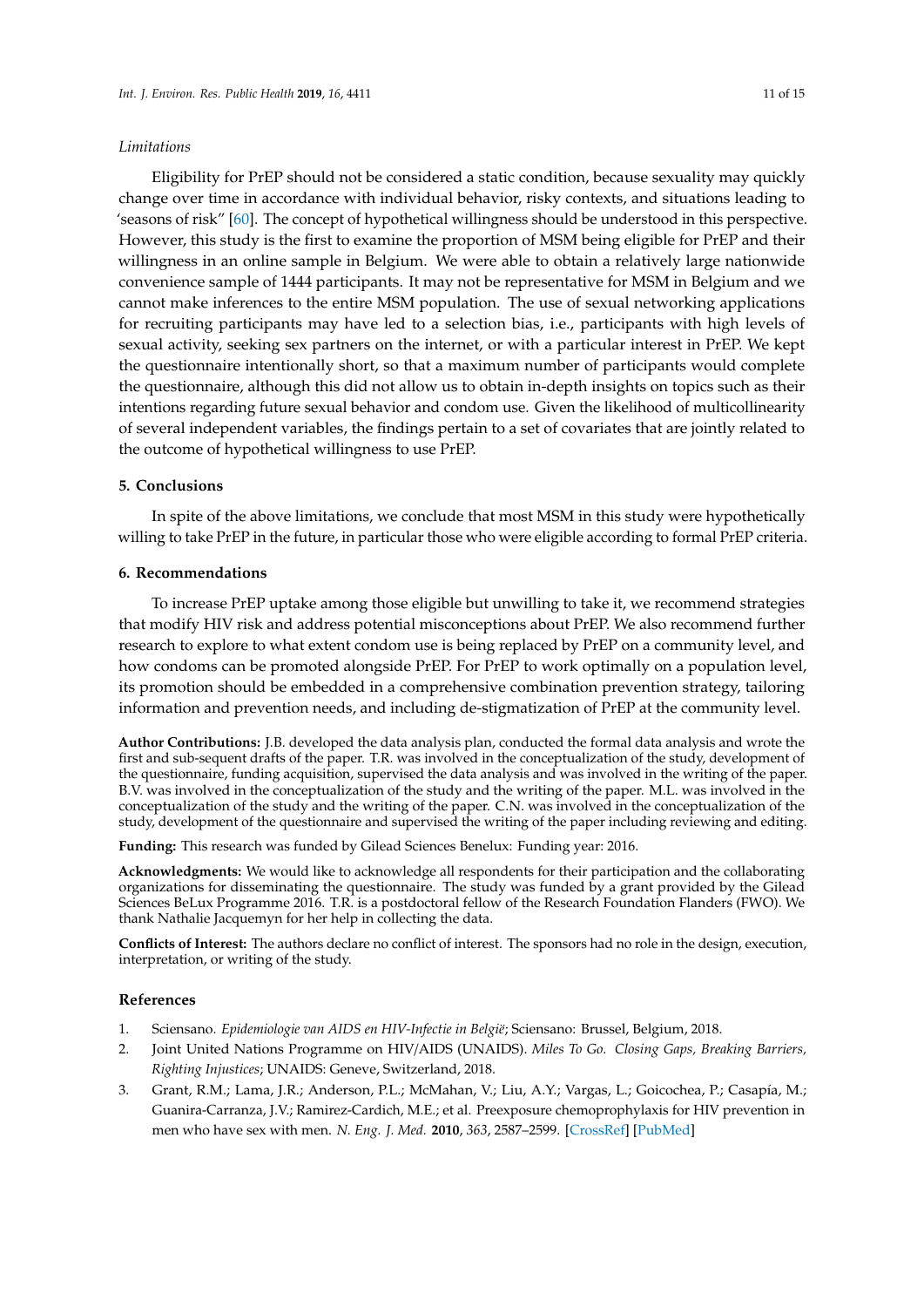- <span id="page-11-0"></span>4. Fonner, V.A.; Dalglish, S.L.; Kennedy, C.E.; Baggaley, R.; O'Reilly, K.R.; Koechlin, F.M.; Rodolph, M.; Hodges-Mameletzis, I.; Grant, R.M. Effectiveness and safety of oral HIV preexposure prophylaxis for all populations. *AIDS* **2016**, *30*, 1973–1983. [\[CrossRef\]](http://dx.doi.org/10.1097/QAD.0000000000001145) [\[PubMed\]](http://www.ncbi.nlm.nih.gov/pubmed/27149090)
- <span id="page-11-1"></span>5. PrEP Watch. Country Updates. Available online: https://[www.prepwatch.org](https://www.prepwatch.org/in-practice/country-updates/)/in-practice/country-updates/ (accessed on 8 November 2019).
- <span id="page-11-2"></span>6. Bourne, A.; Alba, B.; Garner, A.; Spiteri, G.; Pharris, A.; Noori, T. Use of, and likelihood of using, HIV pre-exposure prophylaxis among men who have sex with men in Europe and Central Asia: Findings from a 2017 large geosocial networking application survey. *Sex. Transm. Infect.* **2018**, *95*, 187–192. [\[CrossRef\]](http://dx.doi.org/10.1136/sextrans-2018-053705) [\[PubMed\]](http://www.ncbi.nlm.nih.gov/pubmed/30612107)
- <span id="page-11-3"></span>7. Juusola, J.L.; Brandeau, M.L.; Owens, D.K.; Bendavid, E. The cost-effectiveness of preexposure prophylaxis for HIV prevention in the United States in men who have sex with men. *Ann. Intern. Med.* **2012**, *156*, 541–550. [\[CrossRef\]](http://dx.doi.org/10.7326/0003-4819-156-8-201204170-00001) [\[PubMed\]](http://www.ncbi.nlm.nih.gov/pubmed/22508731)
- 8. Gomez, G.B.; Borquez, A.; Case, K.K.; Wheelock, A.; Vassall, A.; Hankins, C. The cost and impact of scaling up pre-exposure prophylaxis for HIV prevention: A systematic review of cost-effectiveness modelling studies. *PLoS Med.* **2013**, *10*, e1001401. [\[CrossRef\]](http://dx.doi.org/10.1371/journal.pmed.1001401) [\[PubMed\]](http://www.ncbi.nlm.nih.gov/pubmed/23554579)
- <span id="page-11-4"></span>9. Panel on Antiretroviral Guidelines for Adults and Adolescents. *Guidelines for the Use of Antiretroviral Agents in Adults and Adolescents Living with HIV*; OARAC: Rockville, MD, USA, 2018.
- <span id="page-11-5"></span>10. Holt, M.; Murphy, D.A. Individual versus community-level risk compensation following preexposure prophylaxis of HIV. *Am. J. Public Health* **2017**, *107*, 1568–1571. [\[CrossRef\]](http://dx.doi.org/10.2105/AJPH.2017.303930) [\[PubMed\]](http://www.ncbi.nlm.nih.gov/pubmed/28817332)
- <span id="page-11-6"></span>11. Molina, J.; Charreau, I.; Spire, B.; Cotte, L.; Chas, J.; Capitant, C.; Tremblay, C.; Rojas-castro, D.; Cua, E. Efficacy, safety, and effect on sexual behaviour of on-demand pre-exposure prophylaxis for HIV in men who have sex with men: An observational cohort study. *Lancet* **2017**, *4*, e402–e410. [\[CrossRef\]](http://dx.doi.org/10.1016/S2352-3018(17)30089-9)
- <span id="page-11-7"></span>12. Centers of Disease Control and Prevention (CDC). *Sexually Transmitted Disease Surveillance Report 2017*; CDC: Atlanta, GA, USA, 2017.
- <span id="page-11-8"></span>13. Bourne, A.; Cassolato, M.; Thuan Wei, C.K.; Wang, B.; Pang, J.; Lim, S.H.; Azwa, I.; Yee, I.; Mburu, G. Willingness to use pre-exposure prophylaxis (PrEP) for HIV prevention among men who have sex with men (MSM) in Malaysia: Findings from a Qualitative Study. *J. Int. AIDS Soc.* **2017**, *20*, 21899. [\[CrossRef\]](http://dx.doi.org/10.7448/IAS.20.1.21899) [\[PubMed\]](http://www.ncbi.nlm.nih.gov/pubmed/28782336)
- <span id="page-11-9"></span>14. Wagenaar, B.H.; Christiansen-Lindquist, L.; Khosropour, C.; Salazar, L.F.; Benbow, N.; Prachand, N.; Sineath, R.C.; Stephenson, R.; Sullivan, P.S. Willingness of US men Who have sex with men (MSM) to participate in couples HIV voluntary counseling and testing (CVCT). *PLoS ONE* **2012**, *7*, e42953. [\[CrossRef\]](http://dx.doi.org/10.1371/journal.pone.0042953) [\[PubMed\]](http://www.ncbi.nlm.nih.gov/pubmed/22905191)
- <span id="page-11-10"></span>15. Begley, E.B.; Jafa, K.; Voetsch, A.C.; Heffelfinger, J.D.; Borkowf, C.B.; Sullivan, P.S. Willingness of men who have sex with men (MSM) in the United States to be circumcised as adults to reduce the risk of HIV infection. *PLoS ONE* **2008**, *3*, e2731. [\[CrossRef\]](http://dx.doi.org/10.1371/journal.pone.0002731) [\[PubMed\]](http://www.ncbi.nlm.nih.gov/pubmed/18628946)
- <span id="page-11-11"></span>16. Petter, J.; Reitsma-van Rooijen, M.M.; Korevaar, J.C.; Nielen, M.M.J. Willingness to participate in prevention programs for cardiometabolic diseases. *BMC Public Health* **2015**, *15*, 44. [\[CrossRef\]](http://dx.doi.org/10.1186/s12889-015-1379-0) [\[PubMed\]](http://www.ncbi.nlm.nih.gov/pubmed/25637105)
- <span id="page-11-12"></span>17. Van der Waerden, J.E.B.; Hoefnagels, C.; Jansen, M.W.J.; Hosman, C.M.H. Exploring recruitment, willingness to participate, and retention of Low-SES women in stress and depression prevention. *BMC Public Health* **2010**, *10*, 588. [\[CrossRef\]](http://dx.doi.org/10.1186/1471-2458-10-588) [\[PubMed\]](http://www.ncbi.nlm.nih.gov/pubmed/20920371)
- <span id="page-11-13"></span>18. Rendina, H.J.; Whit, T.H.F.; Grov, C.; Starks, T.J.; Parsons, J.T. Distinguishing hypothetical willingness from behavioral intentions to initiate HIV pre-exposure prophylaxis (PrEP): Findings from a large cohort of gay and bisexual men in the U.S. *Soc. Sci. Med.* **2017**, *172*, 115–123. [\[CrossRef\]](http://dx.doi.org/10.1016/j.socscimed.2016.10.030) [\[PubMed\]](http://www.ncbi.nlm.nih.gov/pubmed/27866750)
- <span id="page-11-14"></span>19. Draper, B.L.; Oo, Z.M.; Thein, Z.W.; Aung, P.P.; Veronese, V.; Ryan, C.; Thant, M.; Hughes, C.; Stoové, M. Willingness to use HIV pre-exposure prophylaxis among gay men, other men who have sex with men and transgender women in myanmar. *J. Int. AIDS Soc.* **2017**, *20*, 1–10. [\[CrossRef\]](http://dx.doi.org/10.7448/IAS.20.1.21885) [\[PubMed\]](http://www.ncbi.nlm.nih.gov/pubmed/28741332)
- <span id="page-11-15"></span>20. Grant, R.M.; Anderson, P.L.; McMahan, V.; Liu, A.; Amico, K.R.; Mehrotra, M.; Hosek, S.; Mosquera, C.; Casapia, M.; Montoya, O.; et al. Uptake of pre-exposure prophylaxis, sexual practices, and HIV incidence in men and transgender women who have sex with men: A cohort study. *Lancet Infect. Dis.* **2014**, *14*, 820–829. [\[CrossRef\]](http://dx.doi.org/10.1016/S1473-3099(14)70847-3)
- <span id="page-11-16"></span>21. Cohen, S.E.; Vittinghoff, E.; Bacon, O.; Doblecki-Lewis, S.; Postle, B.S.; Feaster, D.J.; Matheson, T.; Trainor, N.; Blue, R.W.; Estrada, Y.; et al. High interest in pre-exposure prophylaxis among men who the US prEP demonstration project. *J. Acquir. Immune Defic. Syndr.* **2015**, *68*, 439–448. [\[CrossRef\]](http://dx.doi.org/10.1097/QAI.0000000000000479) [\[PubMed\]](http://www.ncbi.nlm.nih.gov/pubmed/25501614)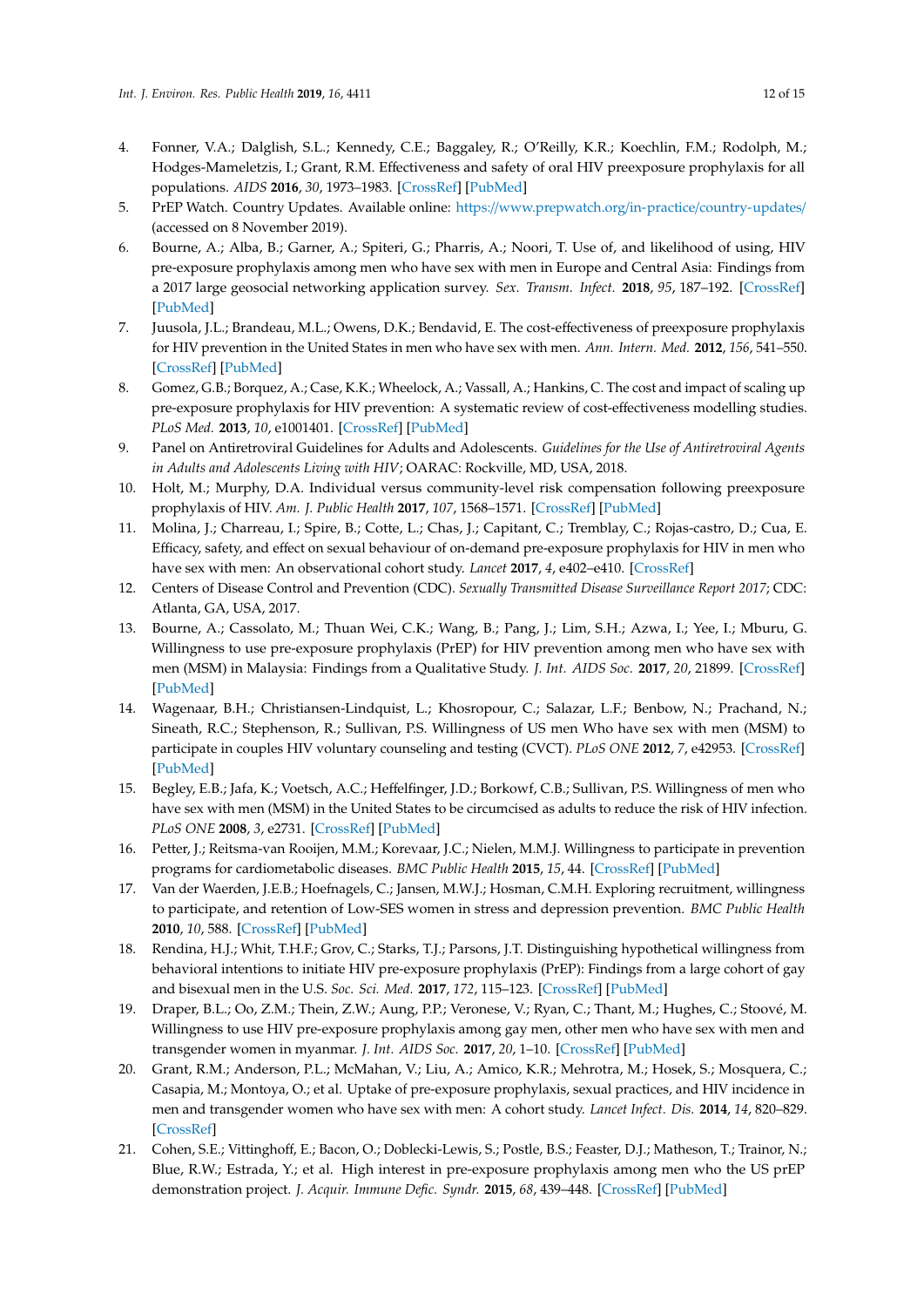- 22. Bil, J.P.; Davidovich, U.; van der Veldt, W.M.; Prins, M.; de Vries, H.J.C.; Sonder, G.J.B.; Stolte, I.G. What do dutch MSM think of preexposure prophylaxis to prevent HIV-Infection? A cross-sectional study. *AIDS* **2015**, *29*, 955–964. [\[CrossRef\]](http://dx.doi.org/10.1097/QAD.0000000000000639) [\[PubMed\]](http://www.ncbi.nlm.nih.gov/pubmed/25915169)
- <span id="page-12-0"></span>23. Holt, M.; Lea, T.; Schmidt, H.-M.; Kolstee, J.; Ellard, J.; Murphy, D.; Truong, H.-H.; de Wit, J. Willingness to use and have sex with men taking HIV pre-exposure prophylaxis (PrEP): Results of online surveys of Australian gay and bisexual men, 2011–2015. *Sex. Transm. Infect.* **2017**, *93*, 438–444. [\[CrossRef\]](http://dx.doi.org/10.1136/sextrans-2016-052774) [\[PubMed\]](http://www.ncbi.nlm.nih.gov/pubmed/28108701)
- <span id="page-12-1"></span>24. Aghaizu, A.; Mercey, D.; Copas, A.; Johnson, A.M.; Hart, G.; Nardone, A. Who would use PrEP? Factors associated with intention to use among MSM in London: A community survey. *Sex. Transm. Infect.* **2012**, *26*, 1–5. [\[CrossRef\]](http://dx.doi.org/10.1136/sextrans-2012-050648) [\[PubMed\]](http://www.ncbi.nlm.nih.gov/pubmed/23015689)
- <span id="page-12-2"></span>25. Spinner, C.D.; Hanhoff, N.; Krznaric, I.; Knecht, G.; Kuemmerle, T.; Ruesenberg, R.; Schewe, K. 2016 PREP attitudes in Germany: High awareness and acceptance in MSM at risk of HIV. *Infection* **2018**, *46*, 405–408. [\[CrossRef\]](http://dx.doi.org/10.1007/s15010-018-1127-3) [\[PubMed\]](http://www.ncbi.nlm.nih.gov/pubmed/29478091)
- <span id="page-12-3"></span>26. Gredig, D.; Uggowitzer, F.; Hassler, B.; Weber, P.; Nideröst, S. Acceptability and willingness to use HIV Pre-Exposure prophylaxis among HIV-Negative men who have sex with men in Switzerland. *AIDS Care* **2016**, *28*, 44–47. [\[CrossRef\]](http://dx.doi.org/10.1080/09540121.2016.1146212) [\[PubMed\]](http://www.ncbi.nlm.nih.gov/pubmed/26971540)
- 27. Werner, R.N.; Gaskins, M.; Ahrens, J.; Jessen, H.; Kutscha, F.; Mosdzen, R.; Osswald, W.; Sander, D.; Schellberg, S.; Schwabe, K.; et al. Knowledge and use of HIV Pre-Exposure prophylaxis among men who have sex with men in Berlin—A multicentre, cross-sectional survey. *PLoS ONE* **2018**, *13*, e0204067. [\[CrossRef\]](http://dx.doi.org/10.1371/journal.pone.0204067) [\[PubMed\]](http://www.ncbi.nlm.nih.gov/pubmed/30212547)
- <span id="page-12-4"></span>28. Eaton, L.A.; Driffin, D.D.; Smith, H.; Conway-Washington, C.; White, D.; Cherry, C. Psychosocial factors related to willingness to use Pre-Exposure prophylaxis for HIV prevention among black men who have sex with men attending a community event. *Sex. Health* **2014**, *11*, 244. [\[CrossRef\]](http://dx.doi.org/10.1071/SH14022) [\[PubMed\]](http://www.ncbi.nlm.nih.gov/pubmed/25001553)
- <span id="page-12-5"></span>29. Centers of Disease Control and Prevention (CDC). *Preexposure Prophylaxis for the Prevention of HIV Infection in the United States—2017 Update. A Clinical Practical Guideline*; CDC: Atlanta, GA, USA, 2017.
- <span id="page-12-6"></span>30. Smith, D.K.; Pals, S.L.; Herbst, J.H.; Shinde, S.; Carey, J.W. Development of a clinical screening index predictive of incident HIV infection among men who have sex with men in the United States. *J. Acquir. Immune Defic. Syndr.* **2012**, *60*, 421–427. [\[CrossRef\]](http://dx.doi.org/10.1097/QAI.0b013e318256b2f6) [\[PubMed\]](http://www.ncbi.nlm.nih.gov/pubmed/22487585)
- <span id="page-12-7"></span>31. Hoornenborg, E.; Krakower, D.S.; Prins, M.; Mayer, K.H. Pre-Exposure prophylaxis for MSM and transgender persons in early adopting countries. *AIDS* **2017**, *13*, 2179–2191. [\[CrossRef\]](http://dx.doi.org/10.1097/QAD.0000000000001627) [\[PubMed\]](http://www.ncbi.nlm.nih.gov/pubmed/28991023)
- <span id="page-12-8"></span>32. Rijksinstituut voor Ziekte. *Truvada Risicofactoren*; Rijksinstituut voor Ziekte: Brussels, Belgium, 2017.
- <span id="page-12-9"></span>33. Reyniers, T.; Nöstlinger, C.; Laga, M.; De Baetselier, I.; Crucitti, T.; Wouters, K.; Smekens, B.; Buyze, J.; Vuylsteke, B. Choosing between daily and event-driven pre-exposure prophylaxis. *JAIDS J. Acquir. Immune Defic. Syndr.* **2018**, *79*, 186–194. [\[CrossRef\]](http://dx.doi.org/10.1097/QAI.0000000000001791) [\[PubMed\]](http://www.ncbi.nlm.nih.gov/pubmed/29975211)
- <span id="page-12-10"></span>34. Vuylsteke, B.; Reyniers, T.; Lucet, C.; Nöstlinger, C.; Deblonde, J.; Libois, A.; Sauvage, A.S.; Deprez, E.; Goffard, J.C.; Allard, S.D.; et al. High uptake of pre-exposure prophylaxis (PrEP) during early roll-out in Belgium: Results from surveillance reports. *Sex. Health* **2019**, *16*, 80–83. [\[CrossRef\]](http://dx.doi.org/10.1071/SH18071) [\[PubMed\]](http://www.ncbi.nlm.nih.gov/pubmed/30497542)
- <span id="page-12-11"></span>35. PrEP Watch. *Global PrEP Use Landscape as of April 2019*; PrEP Watch: New York, NY, USA, 2019.
- <span id="page-12-12"></span>36. SoSci Survey. *Der Online Fragebogen*; SoSci Surevy GmbH: Munic, Germany. Available online: [https:](https://www.soscisurvey.de/) //[www.soscisurvey.de](https://www.soscisurvey.de/)/ (accessed on 8 November 2019).
- <span id="page-12-13"></span>37. De Baetselier, I.; Reyniers, T.; Nöstlinger, C.; Wouters, K.; Fransen, K.; Crucitti, T.; Kenyon, C.; Buyze, J.; Schurmans, C.; Laga, M.; et al. Pre-Exposure prophylaxis (PrEP) as an additional tool for HIV prevention among men who have sex with men in Belgium: The be-prEP-ared study protocol. *JMIR Res. Protoc.* **2017**, *6*, e11. [\[CrossRef\]](http://dx.doi.org/10.2196/resprot.6767) [\[PubMed\]](http://www.ncbi.nlm.nih.gov/pubmed/28135199)
- <span id="page-12-14"></span>38. Bil, J.P.; Hoornenborg, E.; Prins, M.; Hogewoning, A.; Dias Goncalves Lima, F.; de Vries, H.J.C.; Davidovich, U. The acceptability of pre-exposure prophylaxis: Beliefs of health-care professionals working in sexually transmitted infections clinics and HIV treatment centers. *Front. Public Health* **2018**, *6*, 5. [\[CrossRef\]](http://dx.doi.org/10.3389/fpubh.2018.00005) [\[PubMed\]](http://www.ncbi.nlm.nih.gov/pubmed/29479524)
- <span id="page-12-15"></span>39. Reyniers, T.; Vuylsteke, B.; Pirotte, B.; Hoornenborg, E.; Bil, J.; Wouters, K.; Nöstlinger, C.; Laga, M. Physicians' preparedness for PrEP-results of an online survey in Belgium. *Sex. Health* **2016**, *6*, 606–611. [\[CrossRef\]](http://dx.doi.org/10.1071/SH18072)
- <span id="page-12-16"></span>40. Hammoud, M.A.; Vaccher, S.; Jin, F.; Bourne, A.; Maher, L.; Holt, M.; Bavinton, B.R.; Haire, B.; Degenhardt, L.; Grulich, A.; et al. HIV pre-exposure prophylaxis (PrEP) uptake among gay and bisexual men in Australia and factors associated with the nonuse of PrEP among eligible men: Results from a prospective cohort study. *J. Acquir. Immune Defic. Syndr.* **2019**, *81*, E73–E84. [\[CrossRef\]](http://dx.doi.org/10.1097/QAI.0000000000002047) [\[PubMed\]](http://www.ncbi.nlm.nih.gov/pubmed/30973548)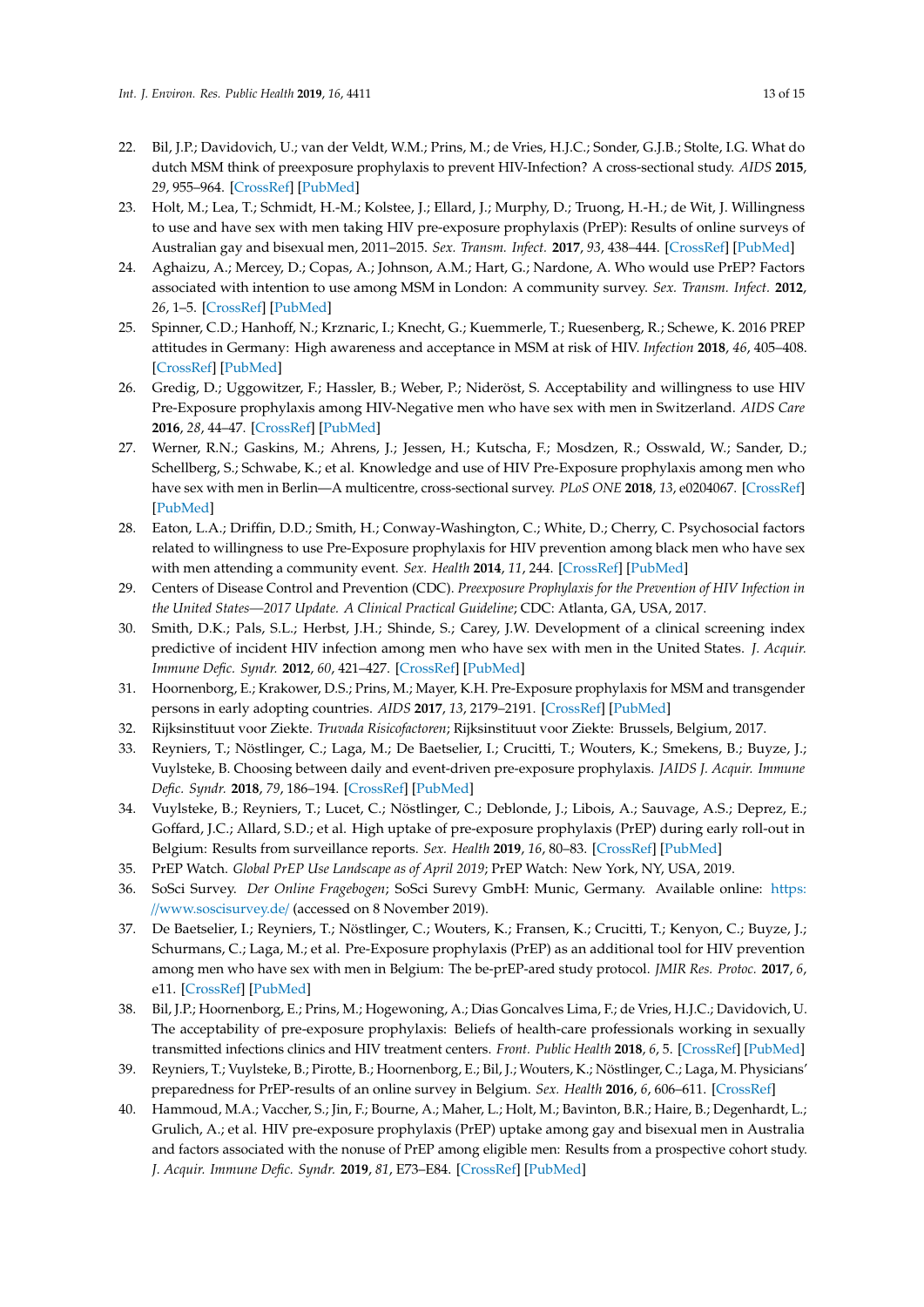- <span id="page-13-0"></span>41. Holloway, I.W.; Tan, D.; Gildner, J.L.; Beougher, S.C.; Pulsipher, C.; Montoya, J.A.; Plant, A.; Leibowitz, A. Facilitators and barriers to pre-exposure prophylaxis willingness among young men who have sex with men who use geosocial networking applications in California. *AIDS Patient Care STDS* **2017**, *31*, 517–527. [\[CrossRef\]](http://dx.doi.org/10.1089/apc.2017.0082) [\[PubMed\]](http://www.ncbi.nlm.nih.gov/pubmed/29211513)
- 42. Peng, P.; Su, S.; Fairley, C.K.; Chu, M.; Jiang, S.; Zhuang, X.; Zhang, L. A global estimate of the acceptability of pre-exposure prophylaxis for HIV among men who have sex with men: A systematic review and meta-analysis. *AIDS Behav.* **2018**, *22*, 1063–1074. [\[CrossRef\]](http://dx.doi.org/10.1007/s10461-017-1675-z) [\[PubMed\]](http://www.ncbi.nlm.nih.gov/pubmed/28176168)
- 43. Yi, S.; Tuot, S.; Mwai, G.W.; Ngin, C.; Chhim, K.; Pal, K.; Igbinedion, E.; Holland, P.; Choub, S.C.; Mburu, G. Awareness and willingness to use HIV pre-exposure prophylaxis among men who have sex with men in low- and middle-income countries: A systematic review and meta-analysis. *J. Int. AIDS Soc.* **2017**, *20*, 21580. [\[CrossRef\]](http://dx.doi.org/10.7448/IAS.20.1.21580) [\[PubMed\]](http://www.ncbi.nlm.nih.gov/pubmed/28691439)
- 44. Ferrer, L.; Folch, C.; Fernandez-Davila, P.; Garcia, A.; Morales, A.; Belda, J.; Susperregui, A.R.; Casabona, J. Awareness of pre-exposure prophylaxis for HIV, willingness to use it and potential barriers or facilitators to uptake among men who have sex with men in Spain. *AIDS Behav.* **2016**, *20*, 1423–1433. [\[CrossRef\]](http://dx.doi.org/10.1007/s10461-016-1379-9) [\[PubMed\]](http://www.ncbi.nlm.nih.gov/pubmed/27022938)
- <span id="page-13-1"></span>45. Grace, D.; Jollimore, J.; MacPherson, P.; Strang, M.J.P.; Tan, D.H.S. The pre-exposure prophylaxis-stigma paradox: learning from Canada's first wave of PrEP users. *AIDS Patient Care STDS* **2018**, *32*, 24–30. [\[CrossRef\]](http://dx.doi.org/10.1089/apc.2017.0153) [\[PubMed\]](http://www.ncbi.nlm.nih.gov/pubmed/29185801)
- <span id="page-13-2"></span>46. Hoots, B.E.; Finlayson, T.; Nerlander, L.; Paz-Bailey, G. The national HIV behavioral surveillance study group. willingness to take, use of, and indications for pre-exposure prophylaxis among men who have sex with men—20 US cities, 2014. *Clin. Infect. Dis.* **2016**, *63*, 672–677. [\[CrossRef\]](http://dx.doi.org/10.1093/cid/ciw367) [\[PubMed\]](http://www.ncbi.nlm.nih.gov/pubmed/27282710)
- 47. Kwan, T.H.; Lee, S.S. Predictors of HIV Testing and their influence on PrEP acceptance in men who have sex with men: a cross-sectional study. *AIDS Behav.* **2018**, *22*, 1150–1157. [\[CrossRef\]](http://dx.doi.org/10.1007/s10461-017-1978-0) [\[PubMed\]](http://www.ncbi.nlm.nih.gov/pubmed/29127535)
- <span id="page-13-3"></span>48. Freeborn, K.; Portillo, C.J. Does pre-exposure prophylaxis for HIV prevention in men who have sex with men change risk behaviour? A systematic review. *J. Clin. Nurs.* **2018**, *27*, 3254–3265. [\[CrossRef\]](http://dx.doi.org/10.1111/jocn.13990) [\[PubMed\]](http://www.ncbi.nlm.nih.gov/pubmed/28771856)
- <span id="page-13-4"></span>49. Wang, Z.; Lau, J.T.F.; Fang, Y.; Ip, M.; Gross, D.L. Prevalence of actual uptake and willingness to use pre-exposure prophylaxis to prevent HIV acquisition among men who have sex with men in Hong Kong, China. *PLoS ONE* **2018**, *13*, e191671. [\[CrossRef\]](http://dx.doi.org/10.1371/journal.pone.0191671) [\[PubMed\]](http://www.ncbi.nlm.nih.gov/pubmed/29432470)
- <span id="page-13-5"></span>50. Holt, M.; Lea, T.; Mao, L.; Kolstee, J.; Zablotska, I.; Duck, T.; Allan, B.; West, M.; Lee, E.; Hull, P.; et al. Community-Level changes in condom use and uptake of HIV pre-exposure prophylaxis by gay and bisexual men in Melbourne and Sydney, Australia: Results of repeated behavioural surveillance in 2013–17. *Lancet HIV* **2018**, *5*, e448–e456. [\[CrossRef\]](http://dx.doi.org/10.1016/S2352-3018(18)30072-9)
- <span id="page-13-6"></span>51. Chen, Y.-H.; Snowden, J.M.; McFarland, W.; Raymond, H.F. Pre-Exposure Prophylaxis (PrEP) use, seroadaptation, and sexual behavior among men who have sex with men, San Francisco, 2004–2014. *AIDS Behav.* **2016**, *20*, 2791–2797. [\[CrossRef\]](http://dx.doi.org/10.1007/s10461-016-1357-2) [\[PubMed\]](http://www.ncbi.nlm.nih.gov/pubmed/26983951)
- <span id="page-13-7"></span>52. Zablotska, I.B.; Vaccher, S.J.; Bloch, M.; Carr, A.; Foster, R.; Grulich, A.E.; Guy, R.; Mcnulty, A.; Ooi, C.; Pell, C.; et al. High adherence to HIV pre-exposure prophylaxis and no HIV seroconversions despite high levels of risk behaviour and STIs: The Australian demonstration study prelude. *AIDS Behav.* **2018**, *4*, 1–10. [\[CrossRef\]](http://dx.doi.org/10.1007/s10461-018-2290-3) [\[PubMed\]](http://www.ncbi.nlm.nih.gov/pubmed/30284653)
- <span id="page-13-8"></span>53. World Health Organisation (WHO). *Pre-Exposure Prophylaxis (PrEP). WHO Expands Recommendation on Oral Pre-Exposure Prophylaxis of HIV Infection (PrEP)*; WHO: Geneve, Switzerland, 2015.
- <span id="page-13-9"></span>54. White, E.; Dunn, D.T.; Desai, M.; Gafos, M.; Kirwan, P.; Sullivan, A.K.; Clarke, A.; McCormack, S. Predictive factors for HIV infection among men who have sex with men and who are seeking PrEP: A secondary analysis of the proud trial. *Sex. Transm. Infect.* **2019**, *95*, 449–454. [\[CrossRef\]](http://dx.doi.org/10.1136/sextrans-2018-053808) [\[PubMed\]](http://www.ncbi.nlm.nih.gov/pubmed/30918121)
- <span id="page-13-10"></span>55. Holloway, I.W.; Traube, D.E.; Schrager, S.M.; Tan, D.; Dunlap, S.; Kipke, M.D. Psychological distress, health protection, and sexual practices among young men who have sex with men: Using social action theory to guide HIV prevention efforts. *PLoS ONE* **2017**, *12*, e184482. [\[CrossRef\]](http://dx.doi.org/10.1371/journal.pone.0184482) [\[PubMed\]](http://www.ncbi.nlm.nih.gov/pubmed/28886128)
- <span id="page-13-11"></span>56. Rivet Amico, K.; Bekker, L.G. Global PrEP roll-out: recommendations for programmatic success. *Lancet HIV* **2019**, *6*, e137–e140. [\[CrossRef\]](http://dx.doi.org/10.1016/S2352-3018(19)30002-5)
- <span id="page-13-12"></span>57. Sugarman, J.; Mayer, K.H. Ethics and pre-exposure prophylaxis for HIV infection. *J. Acquir. Immune Defic. Syndr.* **2013**, *63*, 1–8. [\[CrossRef\]](http://dx.doi.org/10.1097/QAI.0b013e3182987787) [\[PubMed\]](http://www.ncbi.nlm.nih.gov/pubmed/23764625)
- <span id="page-13-13"></span>58. Joint United Nations Programme on HIV/AIDS (UNAIDS). *Global AIDS Update*; UNAIDS: Geneve, Switzerland, 2016.